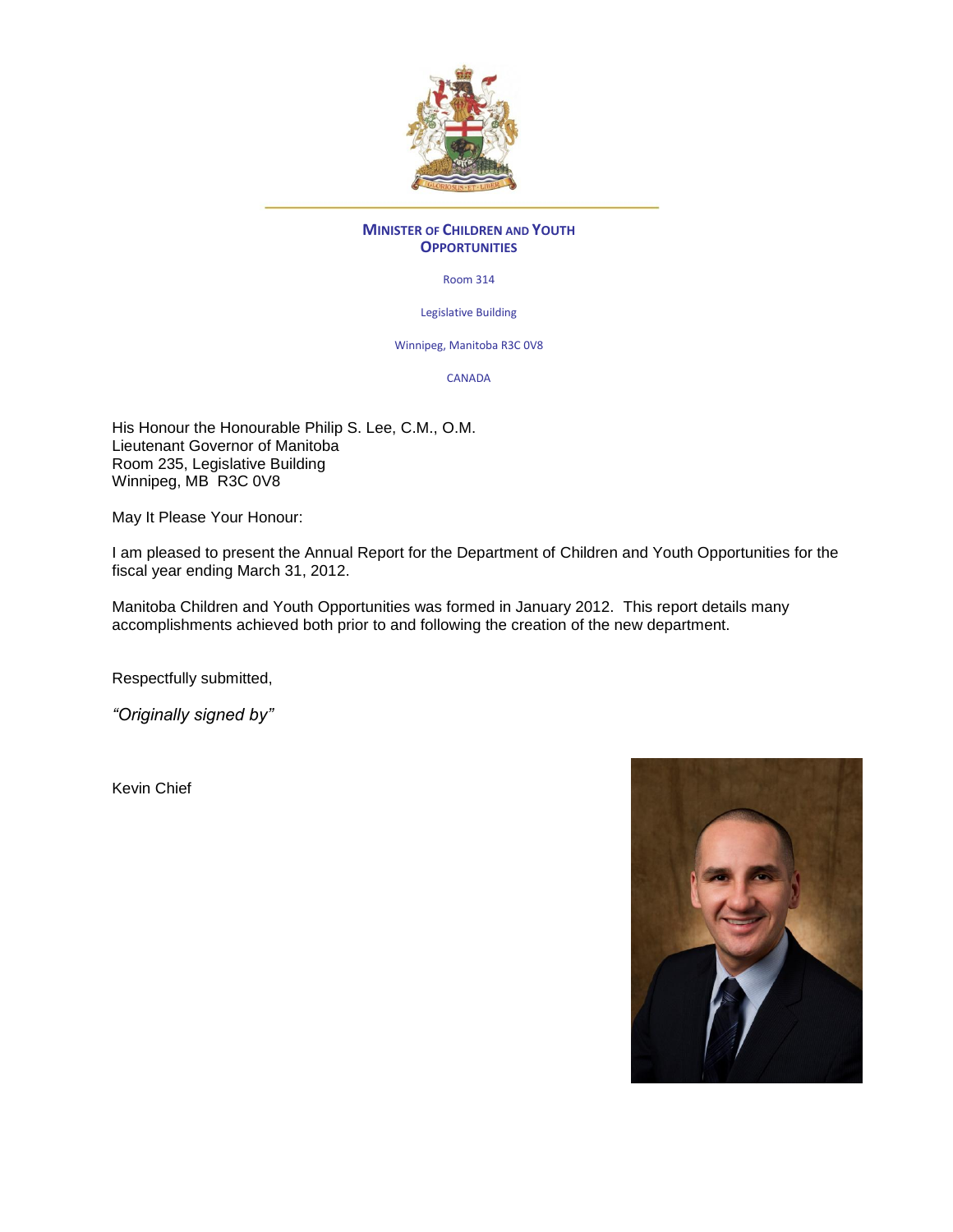

Room 314, Legislative Building, Winnipeg, Manitoba, Canada R3C 0V8

Honourable Kevin Chief

Minister of Children and Youth Opportunities

Dear Minister:

The Department of Children and Youth Opportunities was established in January 2012, as part of a government reorganization. I am pleased to present the Annual Report of Children and Youth Opportunities for the fiscal year 2011/12 which details the department's many accomplishments, both prior to, and post-reorganization.

Several achievements of the Department included:

- Supporting youth ages 15 to 29 with access to employment; career development resources; opportunities to contribute to their community through volunteer and leadership experiences; and information related to all provincial youth programming.
- Promoting and raising awareness of best practices in crime prevention and collaborating with communities to undertake evidence based activities.
- Promoting reconciliation between children under 12 in conflict with the law and the community; and facilitating the coordination of services for these children and their families.
- Strengthening recreation and physical activity opportunities at the community regional and provincial level through the Recreation Opportunities Program. Supporting initiatives that encourage and increase participation in recreation, physical activity and healthy lifestyles for all Manitobans.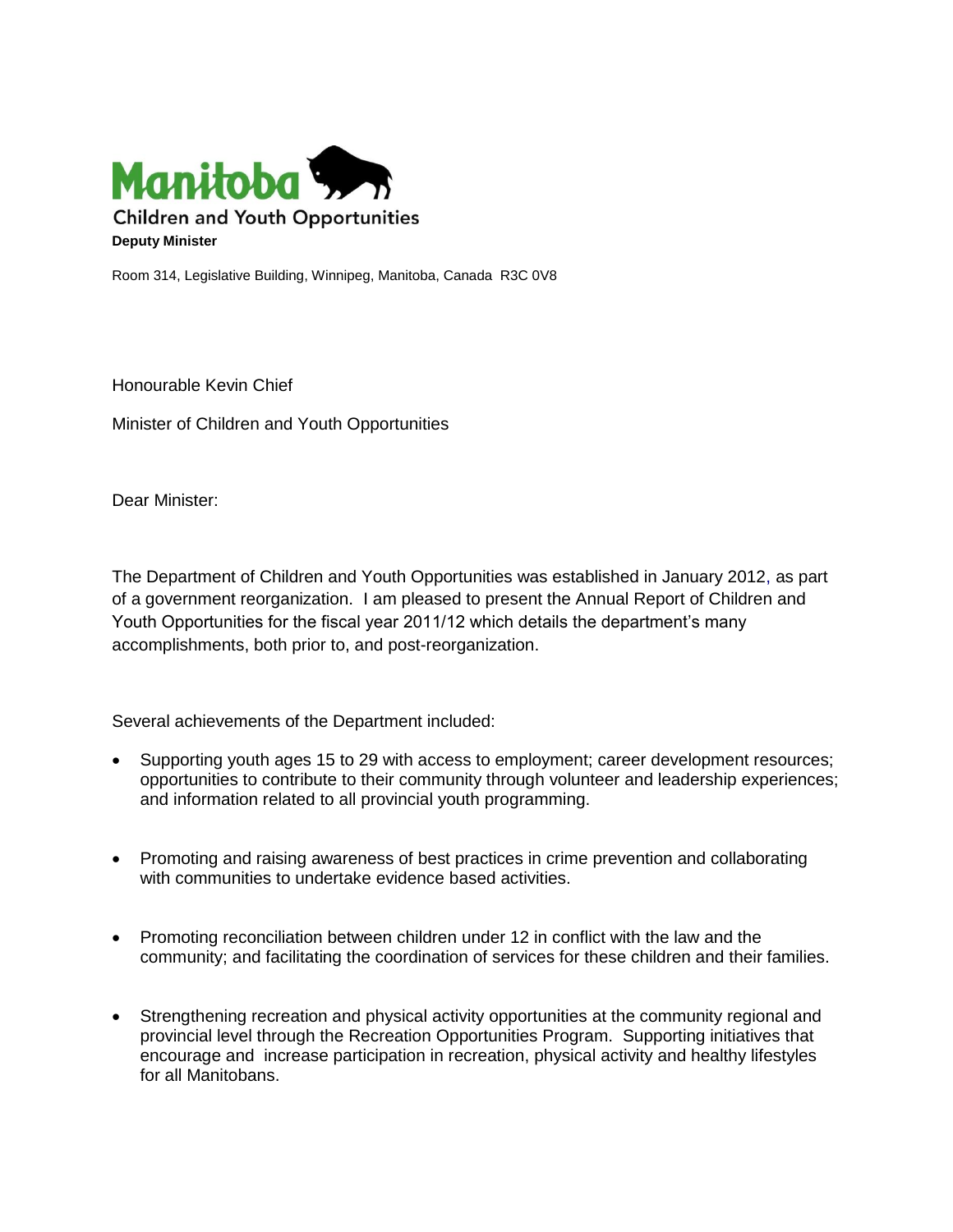Strengthening the delivery system that develops and supports recreation, sport and physical activity opportunities at the community, regional and provincial level.

It is my privilege to present this report as a summary of the valuable work the staff of the department, in collaboration with our many partners, has contributed to in 2011/12.

Respectfully submitted,

*"Originally signed by"*

Jan Sanderson

Deputy Minister of Children and Youth Opportunities

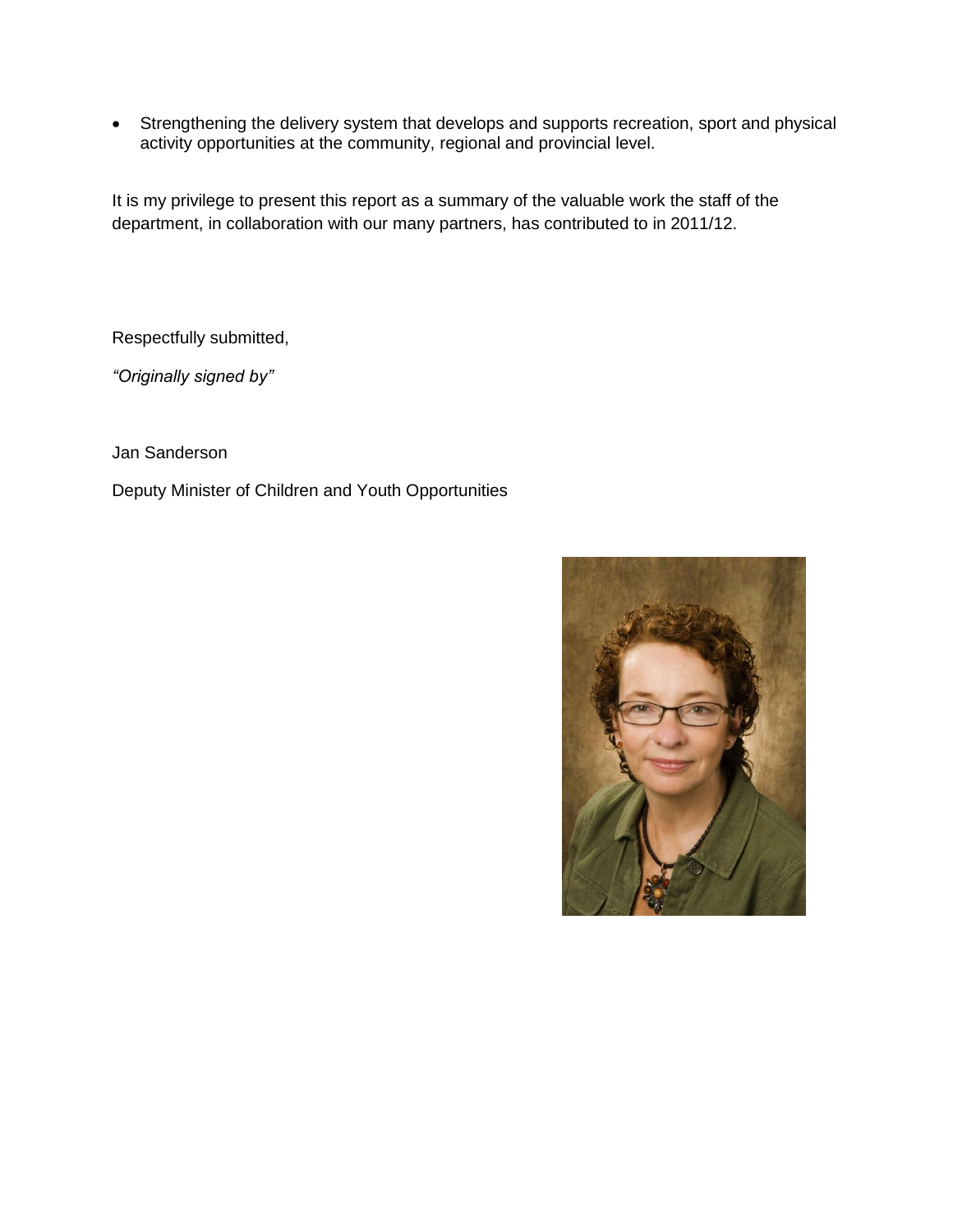

#### **Sous-ministre**

Palais législatif, bureau 314, Winnipeg (Manitoba) R3C 0V8 Canada

M. Kevin Chief Ministre des

Monsieur le Ministre,

Le ministère des Enfants et des Perspectives pour la jeunesse a été établi en janvier 2012 à la suite d'une réorganisation ministérielle. J'ai le plaisir de vous présenter le Rapport annuel 2011-2012 d'Enfants et Perspectives pour la jeunesse Manitoba, qui décrit en détail les nombreuses réalisations du ministère, avant et après la réorganisation.

Le bilan du ministère comprend notamment les réalisations suivantes :

- Soutien des jeunes de 15 à 29 ans par l'intermédiaire de l'accès à l'emploi; de ressources sur le développement de carrière; d'occasions de contribuer à leurs communautés, notamment dans les domaines du bénévolat et du leadership; et de renseignements concernant tous les programmes provinciaux à l'intention des jeunes.
- Promotion des meilleures pratiques de prévention du crime et sensibilisation à ces pratiques, et collaboration avec les collectivités pour entreprendre des activités qui ont fait leurs preuves.
- Promotion de la réconciliation entre la collectivité et les enfants de moins de 12 ans qui ont des démêlés avec la justice, et aide à la coordination de services pour ces enfants et leurs familles.
- Renforcement des possibilités d'activités récréatives et sportives aux niveaux communautaires régional et provincial par l'entremise du Programme de possibilités récréatives. Appui aux initiatives qui encouragent et augmentent la participation de tous les Manitobains et Manitobaines aux activités récréatives et sportives et leur adoption de modes de vie sains.
- Renforcement du système de prestation qui élabore et appuie les possibilités d'activités récréatives, sportives et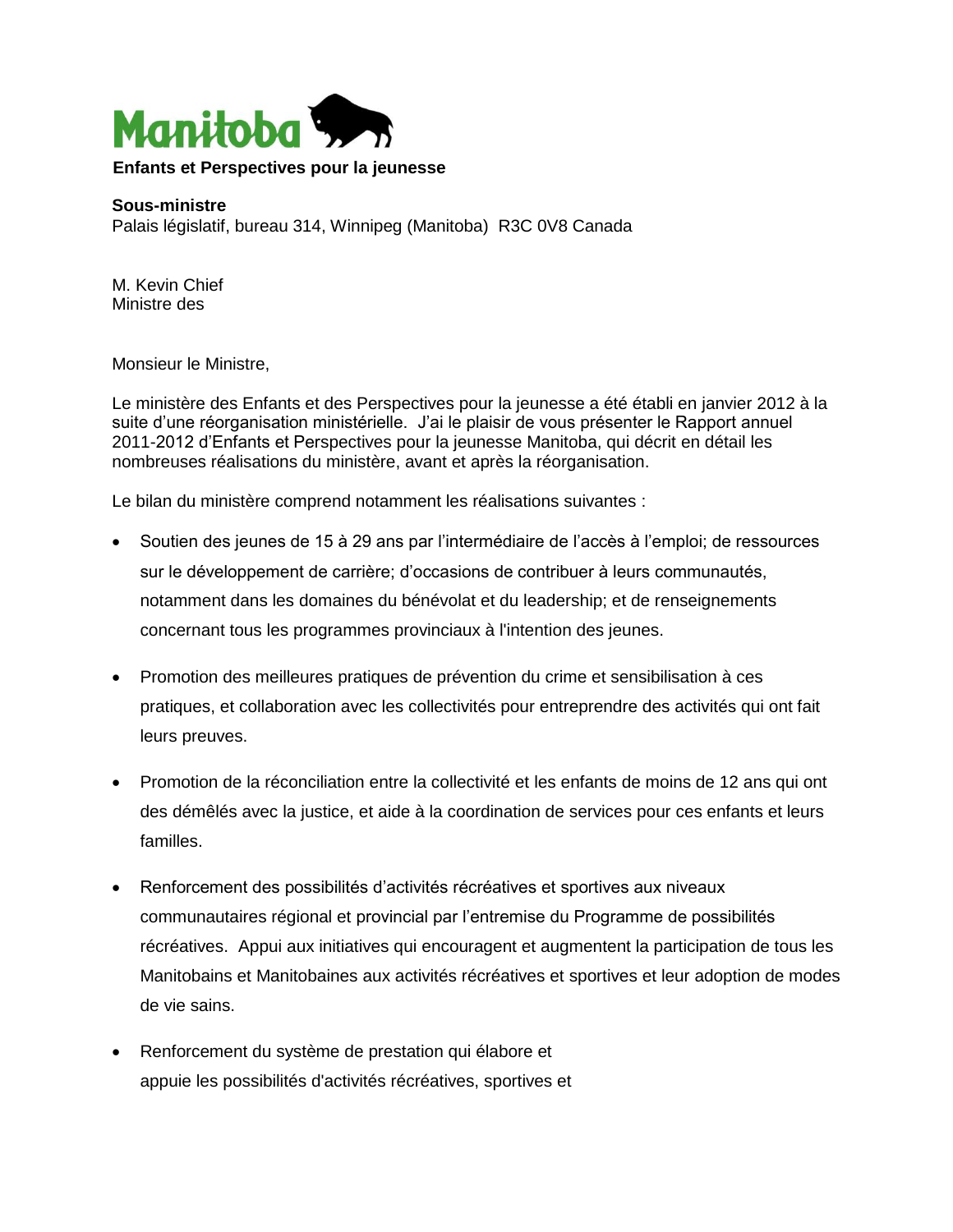d'activité physique aux niveaux communautaire, régional et provincial.

C'est pour moi un privilège de vous remettre ce rapport qui résume le travail fructueux que le personnel du ministère, en collaboration avec nos nombreux partenaires, a accompli au cours de l'exercice 2011-2012.

Le tout respectueusement soumis. La sous-ministre des Enfants et des Perspectives pour la jeunesse,

*"Original signé par"*

Jan Sanderson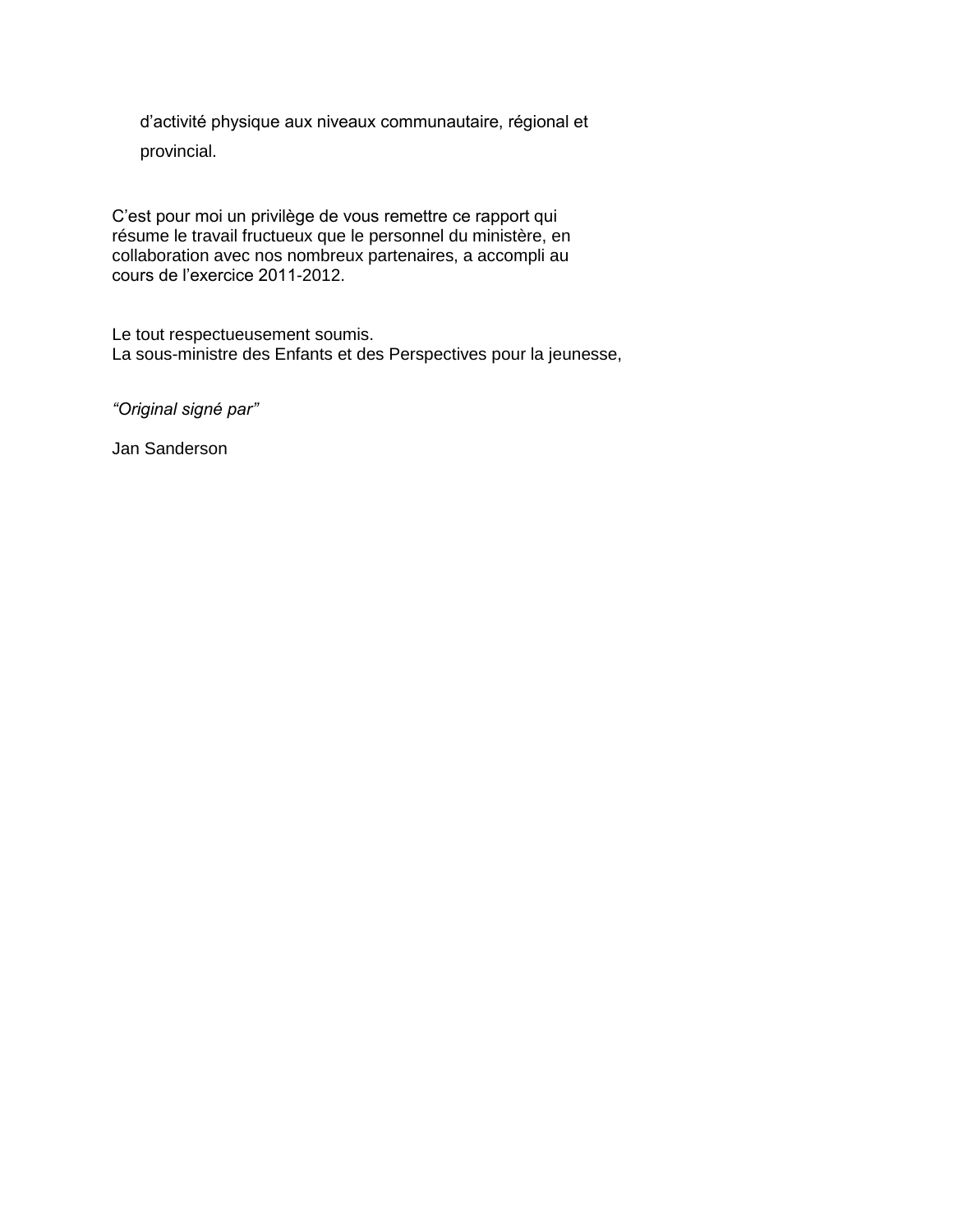# **Table of Contents**

| <b>Introduction</b>                                                     |                      |
|-------------------------------------------------------------------------|----------------------|
| Role and Mission<br><b>Organizational Chart</b>                         | 1.<br>$\overline{2}$ |
| <b>Statutory Responsibilities</b>                                       | 3                    |
| <b>Executive Support</b>                                                | 4                    |
| <b>Administration and Finance</b>                                       |                      |
| <b>Financial and Administrative Services</b><br>Sustainable Development | 5<br>6               |
| <b>Healthy Child Manitoba</b>                                           | $\overline{7}$       |
| Youth                                                                   | $\overline{7}$       |
| <b>Recreation and Regional Services</b>                                 | 10                   |
| <b>Crime Prevention Branch</b>                                          | 12                   |
| <b>Boards and Agencies</b>                                              | 15                   |
| <b>Financial Information</b>                                            |                      |
| <b>Reconciliation Statement</b><br><b>Expenditure Summary</b>           | 16<br>17             |
| <b>Revenue Summary</b>                                                  | 19                   |
| Five-Year Expenditure and Staffing Summary                              | 20                   |
| <b>Performance Reporting</b>                                            | 21                   |
|                                                                         |                      |

**The Public Interest Disclosure (Whistleblower Protection) Act** 23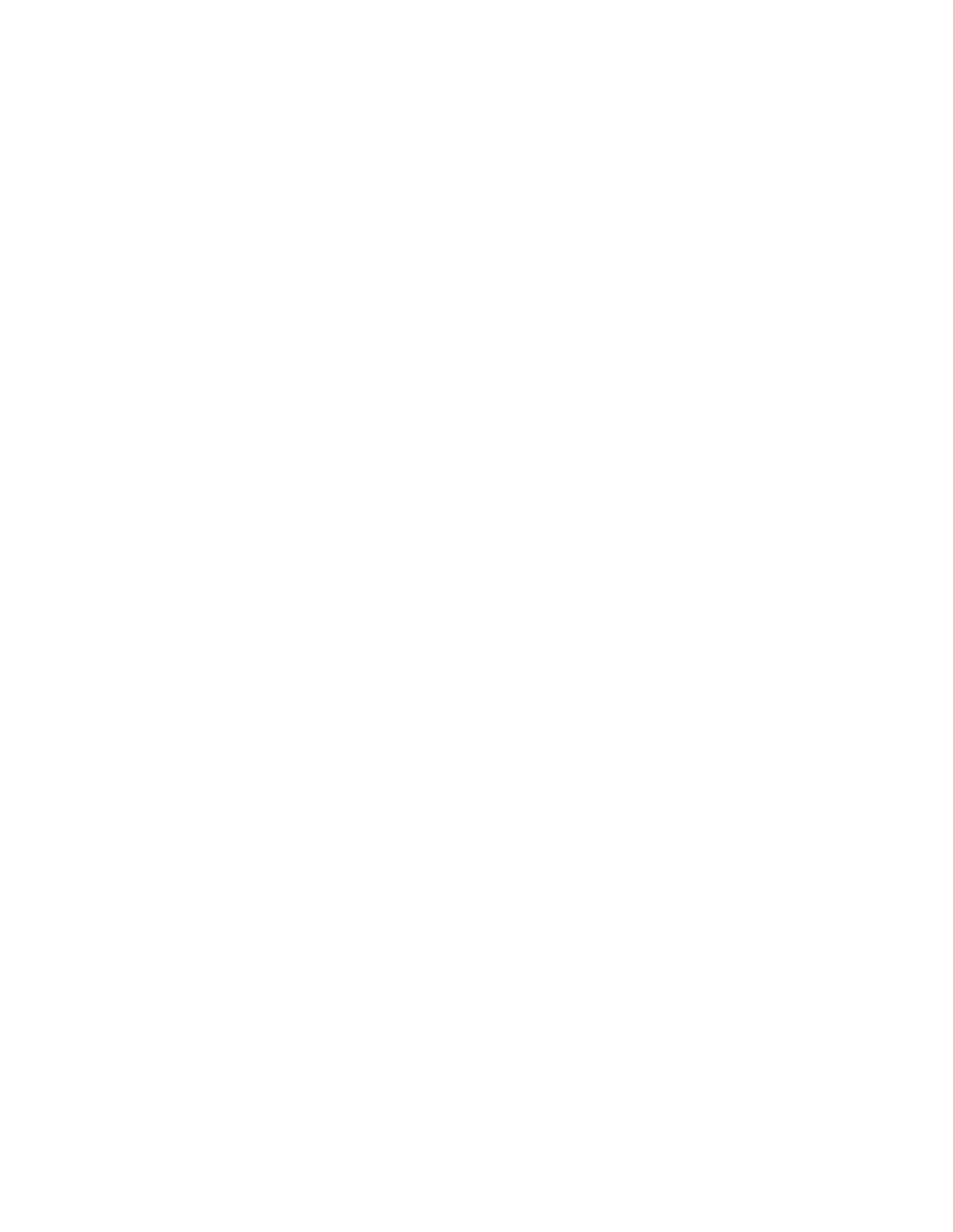## **Preface/Introduction**

#### **Report Structure**

The Annual Report is organized in accordance with the appropriation structure for Manitoba Children and Youth Opportunities (CYO) as set out in the Main Estimates of Expenditure of the Province of Manitoba for the fiscal year ending March 31, 2012. The report includes information at the main and sub-appropriation levels relating to the Department's objectives and actual results achieved. Financial performance information is provided with expenditure and revenue variance explanations, and a five-year adjusted historical table of staffing and expenditures.

#### **Role and Mission**

Manitoba Children and Youth Opportunities works with communities to create opportunities, maximize potential and promote positive engagement and contribution amongst Manitoba's children and youth. Children and Youth Opportunities focuses on evidence-based policies, programs and systemic change within the department, across government, and in the community, to increase opportunities for children and youth in Manitoba, in an effort to increase their success in the community, in school and in the workforce.

The overall responsibilities of the Minister and the Department include:

- $\triangleright$  Implementing and evaluating long-term evidence-based child and youth-centred public policy (prenatal – age 18 years) within and across departments to support healthy child and adolescent development, with particular emphasis on early childhood development.
- $\triangleright$  Providing youth (ages 15-29 years) with evidence-based programs and opportunities for career development, employment, training, self-employment, and opportunities to develop citizenship skills and knowledge.
- $\triangleright$  Developing and delivering recreational opportunities, wellness practices, volunteerism, physical activity, and community development opportunities at the local and regional level.
- Coordinating and implementing evidence-based crime prevention policies and programs by focusing on strengthening families, neighbourhoods and communities and reducing factors that put individuals, families and communities at risk.

The Minister of Children and Youth Opportunities is also the Chair of the Healthy Child Committee of Cabinet and Minister responsible for *The Healthy Child Manitoba Act,* and as such leads the development and implementation of the Healthy Child Manitoba strategy, which works across departments and sectors to facilitate a community development approach for the wellbeing of Manitoba's children, families and communities. The Healthy Child Committee of Cabinet is chaired by the Minister of Children and Youth Opportunities and their annual report is tabled separately in the Legislative Assembly.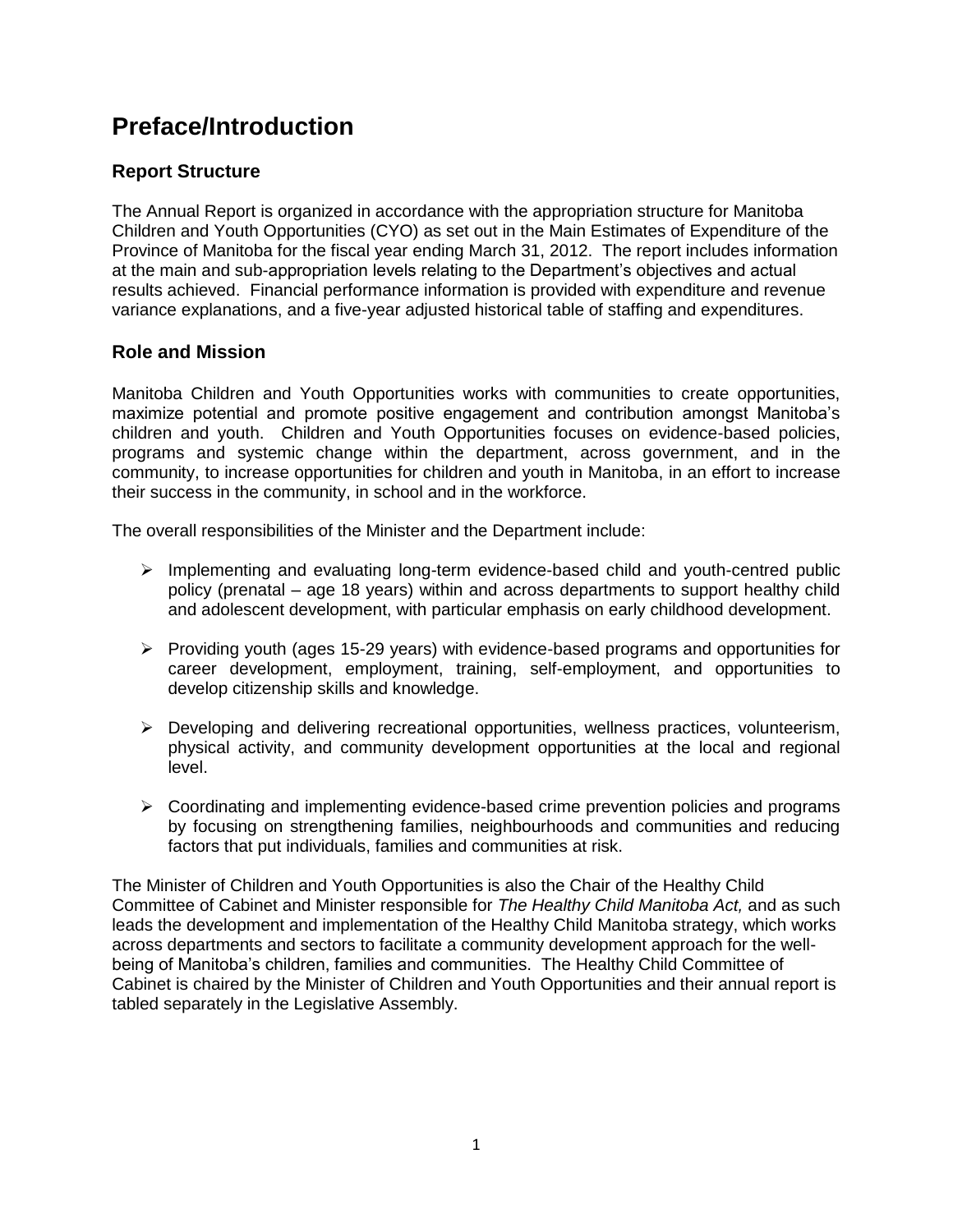**Manitoba Children and Youth Opportunities And Healthy Child Committee of Cabinet Organization Chart Effective March 31, 2012**

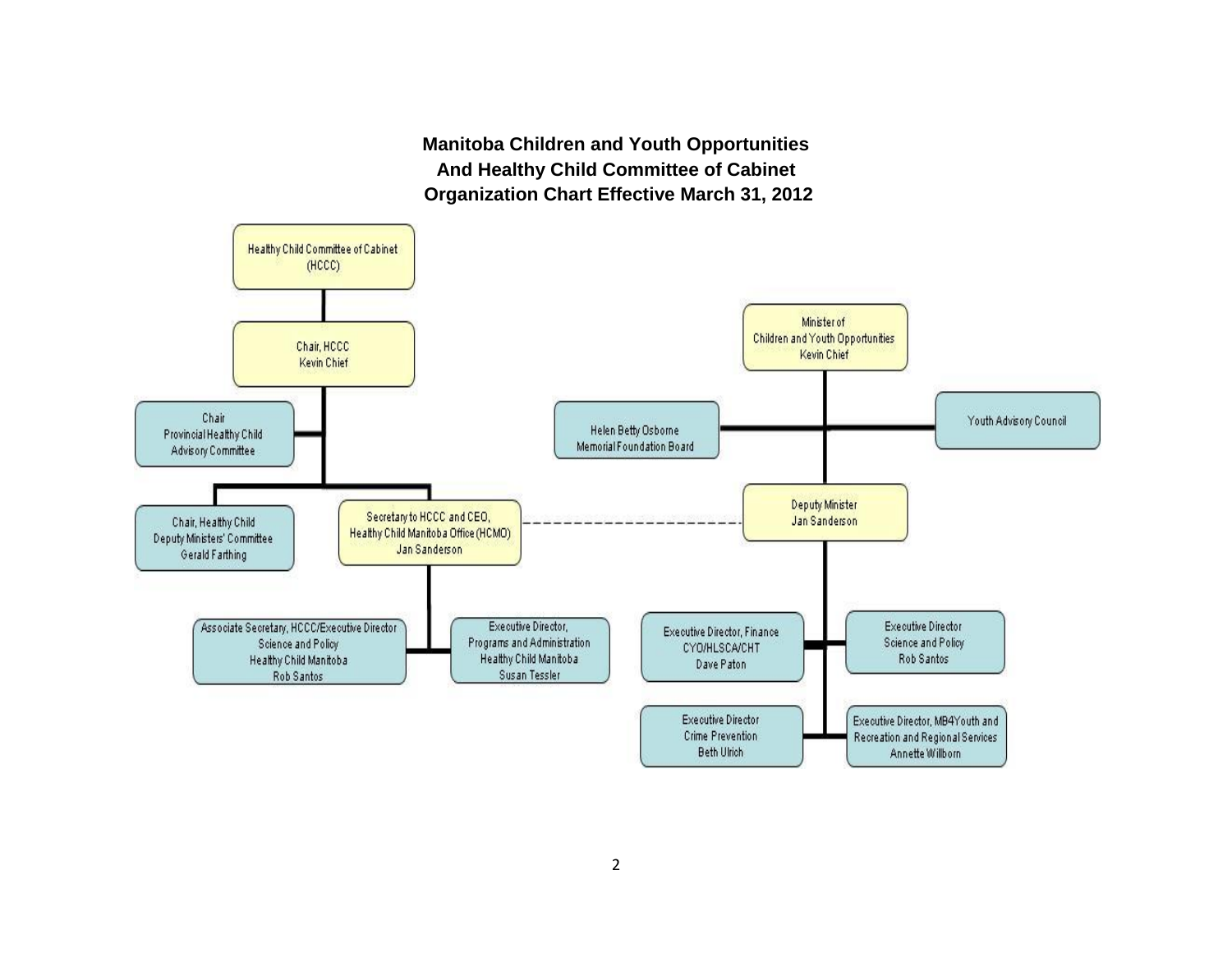#### **Statutory Responsibilities**

The department operates under the authority of the following Acts of the Consolidated Statutes of Manitoba:

The Fitness and Amateur Sport Act

The Healthy Child Manitoba Act

The Helen Betty Osborne Memorial Foundation Act

The Manitoba Prenatal Benefit Regulation (M.R. 89/2001) made under the Social Services Administration Act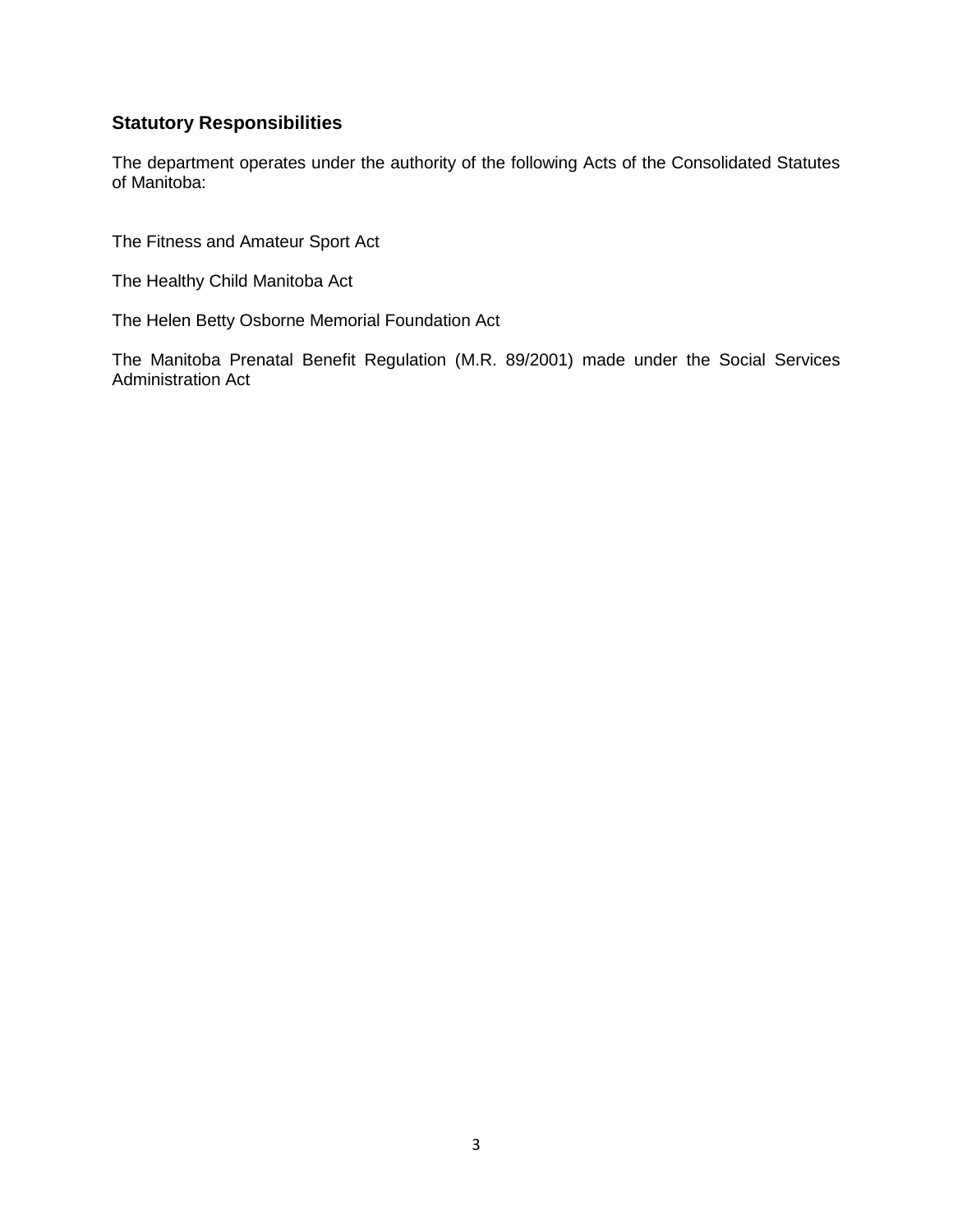## **Executive Support**

#### **Minister's Salary**

This appropriation provides for the Minister's salary entitlement as a member of Executive Council.

| <b>Minister's Salaries</b><br>1(a)                          |               |            |                 |             |       |
|-------------------------------------------------------------|---------------|------------|-----------------|-------------|-------|
|                                                             | <b>Actual</b> |            | <b>Estimate</b> | Variance    |       |
| <b>Expenditures by</b>                                      | 2011/12       |            | 2011/12         | Over(Under) | Expl. |
| <b>Sub-Appropriation</b>                                    | \$(000's)     | <b>FTE</b> | \$(000's)       | \$(000's)   | No.   |
| Salaries and Employee Benefits<br><b>Other Expenditures</b> | 28            | 1.00       | 37              | (9)         |       |
| <b>Total Sub-Appropriation</b>                              | 28            |            | 37              | (9)         |       |

#### **Executive Support**

Executive Support, consisting of the Minister's and the Deputy Minister's offices, provides leadership, policy direction and operational coordination to support the department and its agencies. The Minister's office provides administrative support to the Minister in the exercise of his executive policy role and service to the constituency. The Deputy Minister advises the Minister and gives direction to the department on the overall management and development of its policies and programs.

#### **1(b) Executive Support**

| <b>Expenditures by</b><br><b>Sub-Appropriation</b> | <b>Actual</b><br>2011/12<br>\$(000's) | <b>FTE</b> | <b>Estimate</b><br>2011/12<br>\$(000's) | Variance<br>Over(Under)<br>\$(000's) | Expl.<br>No. |  |
|----------------------------------------------------|---------------------------------------|------------|-----------------------------------------|--------------------------------------|--------------|--|
| Salaries and Employee Benefits                     | 554                                   | 8.00       | 585                                     | (31)                                 |              |  |
| <b>Other Expenditures</b>                          | 35                                    |            | 67                                      | (32)                                 |              |  |
| <b>Total Sub-Appropriation</b>                     | 589                                   |            | 652                                     | (63)                                 |              |  |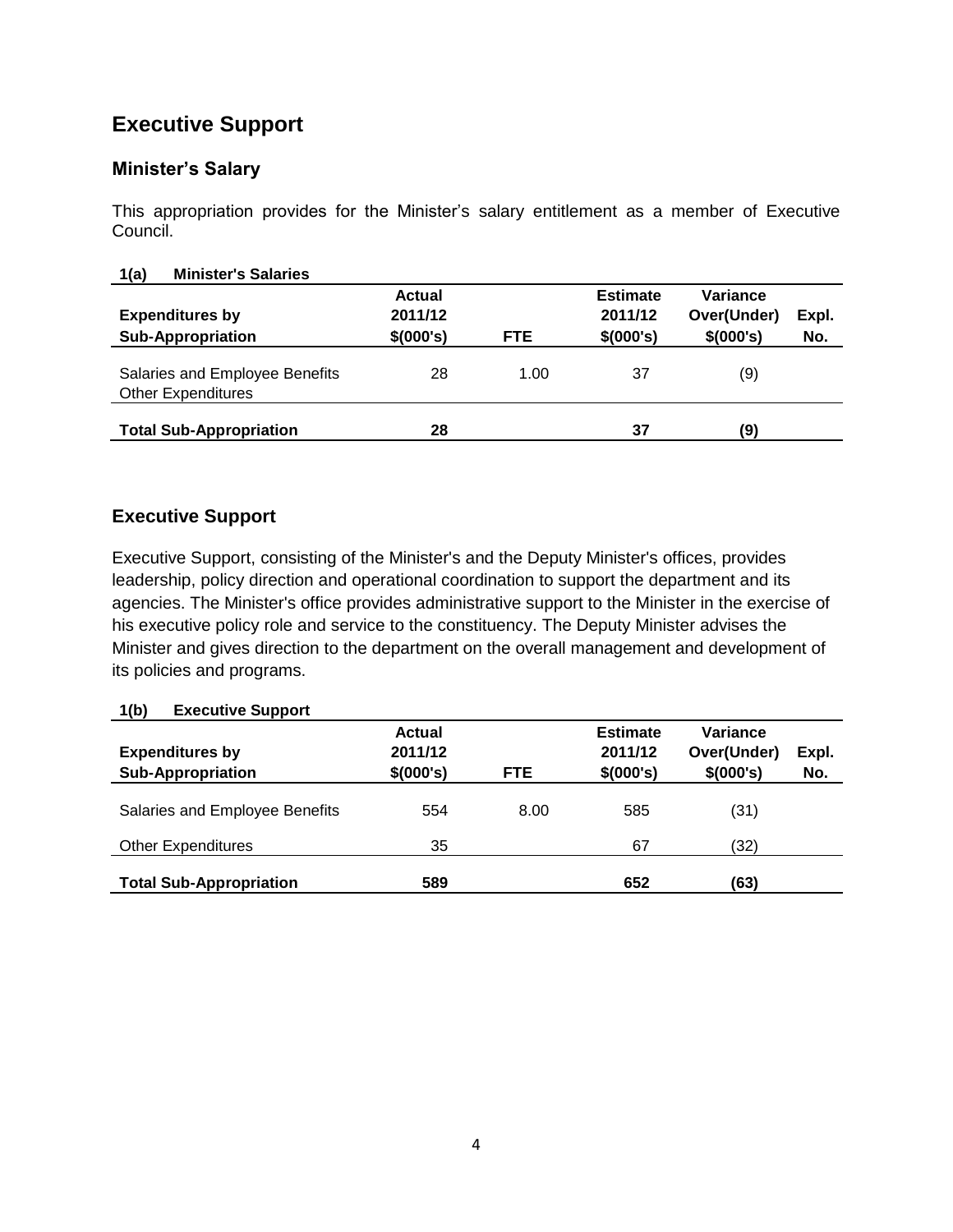## **Administration and Finance Division**

#### **Financial and Administrative Services**

Financial and Administrative Services provides financial advice and analytical support for resource allocation decision-making. The approach is to encourage the development of clear linkages between departmental, branch and section priorities and objectives, while maximizing the use of resources. The unit coordinates the preparation of the Department Plan, Budget, Estimates Supplement and Annual Report, including performance reporting, in accordance with Treasury Board guidelines. In addition, the unit supports the preparation and review of submissions and contracts.

Finance and Administrative Services provides central accounting, financial monitoring and reporting, and general operating and administrative support services, monthly expenditure and variance reports, quarterly revenue statements and annual financial statements. The unit also provides management and financial reports that support the delivery of departmental programs and initiatives. The unit is responsible for the processing of the department's payment transactions, including the department's centralized billings, as well as the preparation and approval of accounting adjustments.

| 1(c)<br><b>Finance</b>         |                |                |                 |             |       |
|--------------------------------|----------------|----------------|-----------------|-------------|-------|
|                                | <b>Actual</b>  |                | <b>Estimate</b> | Variance    |       |
| <b>Expenditures by</b>         | 2011/12        |                | 2011/12         | Over(Under) | Expl. |
| <b>Sub-Appropriation</b>       | \$(000's)      | <b>FTE</b>     | \$(000's)       | \$(000's)   | No.   |
| Salaries and Employee Benefits |                | ٠              |                 |             |       |
| <b>Other Expenditures</b>      | -              |                | 106             | (106)       |       |
| <b>Total Sub-Appropriation</b> | $\blacksquare$ | $\blacksquare$ | 106             |             |       |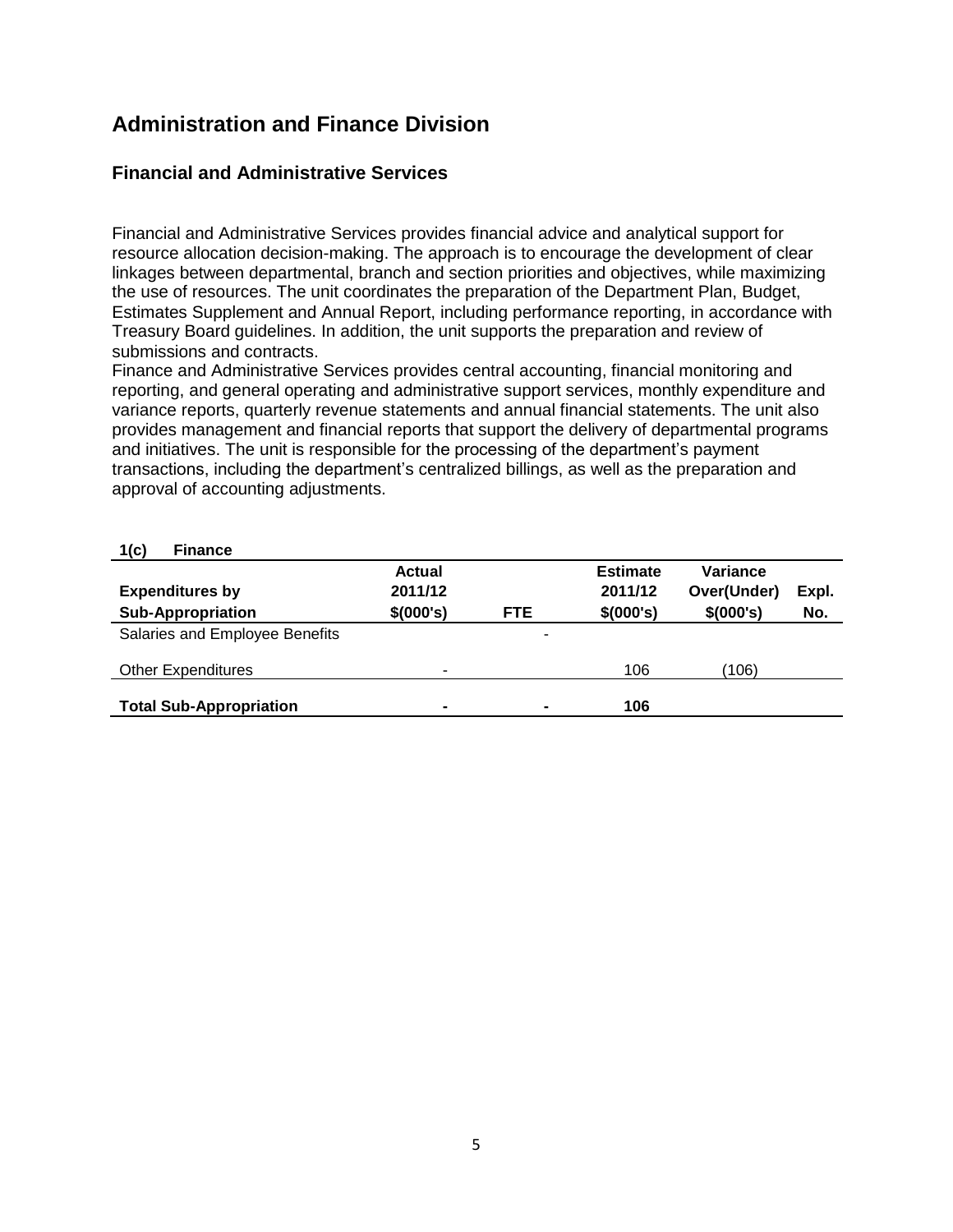#### **Sustainable Development**

The long-term impacts of decisions affecting the economy, environment and social well-being are considered in the daily operations of the Department, management decision-making and program planning. Some of the highlights include:

- Each branch of Children and Youth Opportunities (CYO) continues to reduce, reuse and recycle paper products and staff are encouraged to use duplex printing and photocopying when possible;
- Ongoing Blue Bin recycling program. Bins have been installed in boardrooms, meeting rooms and all lunchrooms for empty beverage and food containers;
- Staff are involved in the procurement of stationary products and are continually encouraged to select "Green" products whenever possible;
- Government-wide directives on sustainable development initiatives such as recycling papers and toner cartridges are continually enforced;
- Smoking by staff in government buildings and vehicles is prohibited; and
- CYO promoted staff participation in the Commuter Challenge initiative aimed at encouraging staff to contribute to the efforts against climate change. Staff were encouraged to help reduce gas emissions through cycling, walking, rollerblading, taking the bus, or car pooling.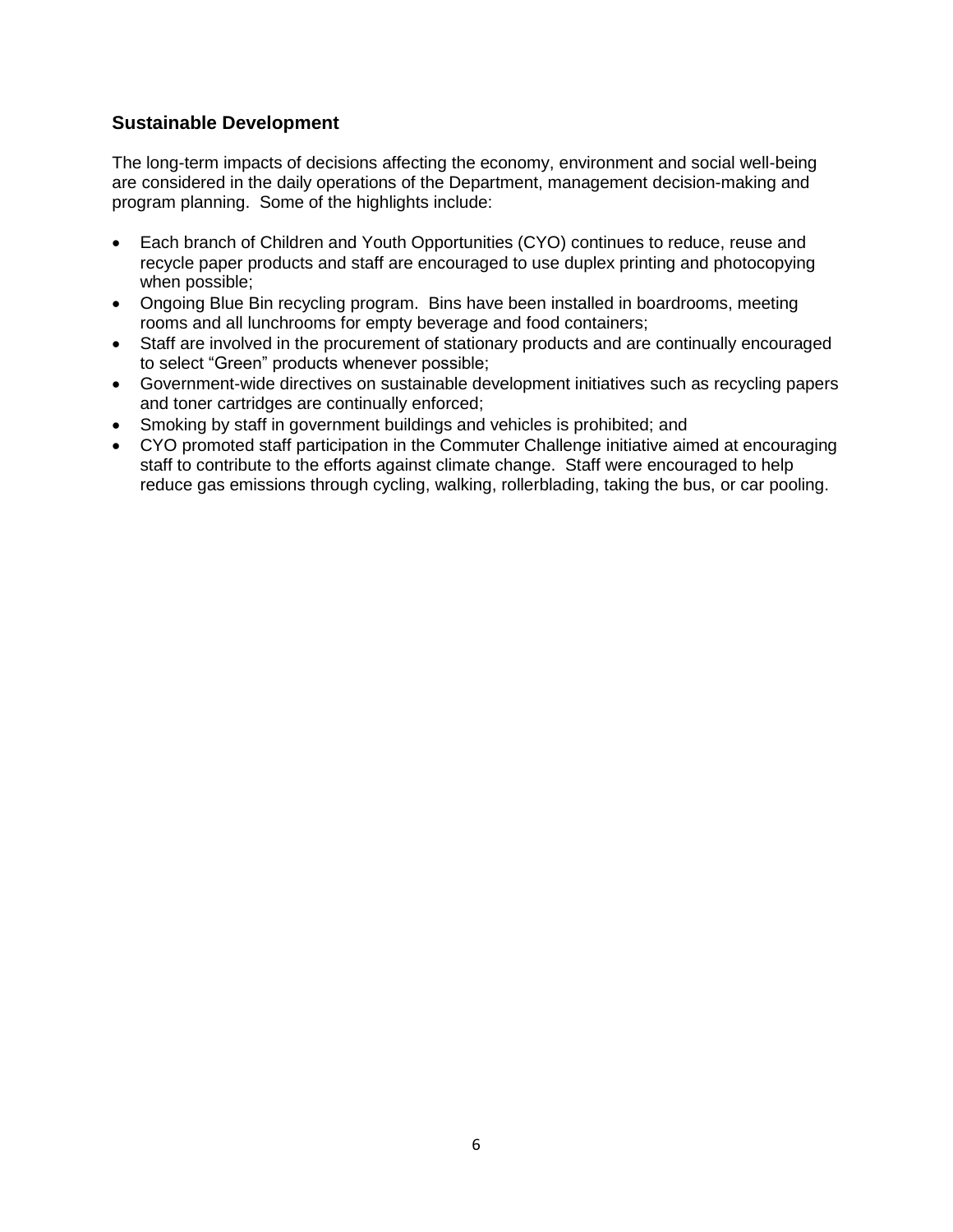## **Healthy Child Manitoba**

The Healthy Child Committee of Cabinet is chaired by the Minister of Children and Youth Opportunities and their annual report is tabled separately in the Legislative Assembly.

| 2                         | <b>Healthy Child Manitoba</b> |       |                 |                        |      |
|---------------------------|-------------------------------|-------|-----------------|------------------------|------|
|                           | <b>Actual</b>                 |       | <b>Estimate</b> | Variance<br>Over(Under | Expl |
| <b>Expenditures by</b>    | 2011/12                       |       | 2011/12         |                        |      |
| <b>Sub-Appropriation</b>  | \$(000's)                     | FTE.  | \$(000's)       | \$(000's)              | No.  |
| Salaries and              |                               |       |                 |                        |      |
| <b>Employee Benefits</b>  | 2,172                         | 32.50 | 2,242           | (70)                   |      |
| <b>Other Expenditures</b> | 697                           |       | 482             | 215                    |      |
|                           |                               |       | 27,40           |                        |      |
| <b>External Agencies</b>  | 25,703                        |       | 3               | (1,700)                |      |
| <b>Total Sub-</b>         |                               |       | 30,12           |                        |      |
| Appropriation             | 28,572                        | 32.50 |                 | (1, 555)               |      |

## **Youth Branch**

The Youth Branch provides Manitoba students and youth with access to employment programming, mentorships, career and skill development support, and volunteer, citizenship and leadership initiatives. The Youth Branch assists youth to make successful school to work and work to school transitions, maintains consultation and communication with youth, and supports career planning and exploration, self-employment and community engagement.

#### **The objectives were:**

- Support student and youth learning, training, skill development and employment within the Government of Manitoba, in private businesses, and community organizations.
- Support youth citizenship, leadership, volunteerism and youth engagement initiatives.
- Maintain ongoing consultation and communication with youth, educators and community leaders regarding youth issues, priorities and goals.
- Provide students with career development resources and with the opportunity to develop skills, acquire training and gain meaningful work experiences.
- Assist newcomer youth in developing an understanding of workplace culture and ethics, employability skills and practical experience.
- Encourage and support young people to pursue particular sectors such as the skilled trades, information technology and arts and culture.
- Recognize students, youth and educators who make a positive difference in their communities and schools.
- Provide employment, training and skill development opportunities to students and youth throughout Manitoba with an emphasis on students and youth facing multiple barriers to accessing these opportunities.
- Assist Aboriginal high school and post-secondary students and graduates to secure employment.
- Provide information on career development and a wide variety of community supports to Manitobans, including newcomers to Canada, Aboriginal people, youth, students, parents, adults and seniors as they pursue various education and training pathways for themselves or their families.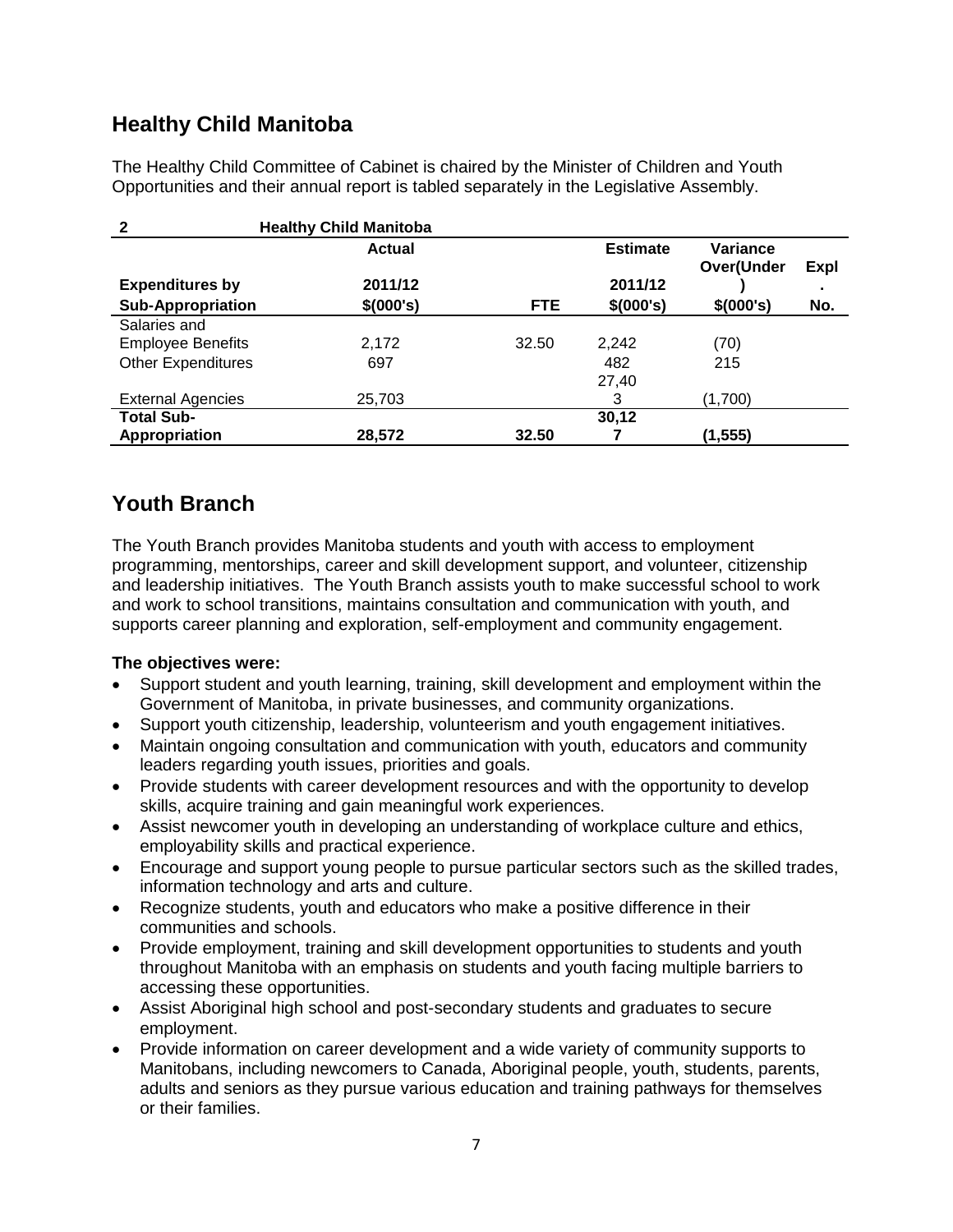- Assist and encourage young people to consider self-employment as a career option.
- Provide Manitobans with information that supports the successful transition from rural and northern communities to Winnipeg.

#### **The expected and actual results for 2011/12 include:**

- **1.** Students and youth across Manitoba received career-related work opportunities and information, gained employability and essential skills and developed their self confidence.
	- 6,412 youth/students were employed and approximately 17,000 youth were provided with career development and pre-employment information.
- **2.** Students and youth are engaged in citizenship, leadership and engagement activities that give them a voice and help them become active and responsible citizens who contribute to their own and broader communities.
	- 261 youth participated in department citizenship and leadership programs and activities.
- **3.** Youth are knowledgeable about career and learning options so that they can make informed choices about the education, training and employment pathways they would like to pursue.
	- The Youth Branch supported career development and exploration resources such as the Rotary Career Symposium, SAFE Workers of Tomorrow and Career Cruising.
- **4.** Students will gain meaningful employment and essential skills and obtain financial support while in school.
	- Youth employed/assisted 4,413 youth through Career Focus, Manitoba Mentorships, Green Team and Partners for Careers programs.
	- STEP Services placed 1,457 high school and post-secondary students in full-time, part-time, and co-op positions with government departments, agencies and Crown corporations.
- **5.** Vulnerable youth will receive valuable work experience, gain skills and have opportunities to further their education while contributing to the improvement of their community through building projects.
	- The Youth Branch employed 119 vulnerable youth through internship programs targeted at newcomer, Aboriginal and low-income youth and assisted 188 vulnerable youth to develop educational and personal skills through Youth Build and Training Resources for Youth.
	- Work2it was introduced on a pilot basis November 2011 in partnership with community organizations in Winnipeg and The Pas. The program provides employment training and work placements for up to 65 high-risk youth who have had contact with Child and Family Services and/or the Justice systems and who have not been able to effectively access previously existing employment resources.
- **6.** An increased number of youth will pursue high-demand occupations such as the skilled trades, information technology, and careers in the arts and culture sector.
	- Youth were provided with the opportunity to explore careers in the information communication technology sector through the Youth info.works program.
- **7.** More youth will volunteer in their own and broader communities, making a positive difference in their own life and in the lives of others.
	- To recognize community service and volunteer activities, 244 scholarships and bursaries were provided to Grade 12 and post-secondary students.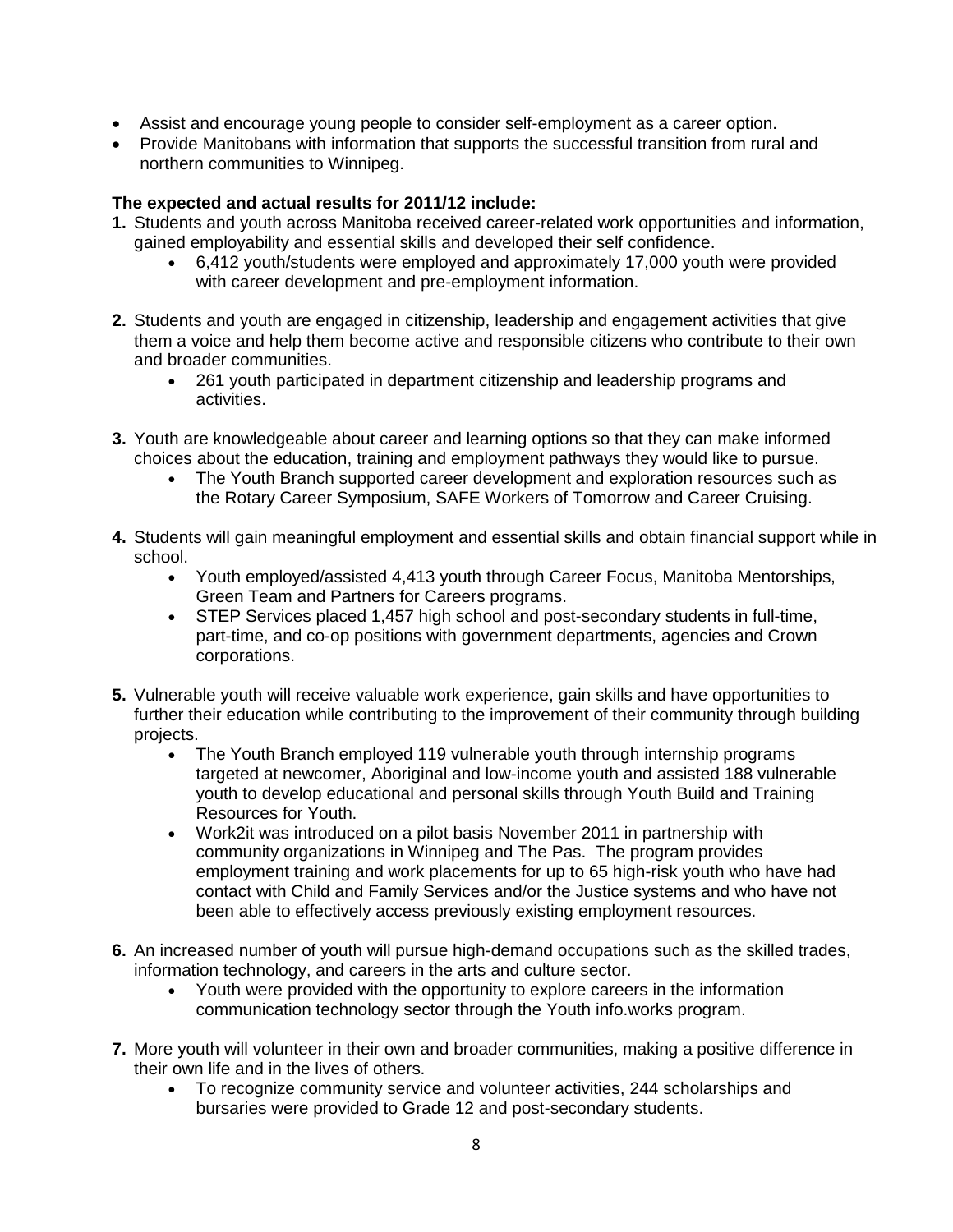- **8.** Youth, especially at-risk and low-income youth, will develop employability and essential skills and self-confidence with the goal of securing meaningful employment.
	- Partners With Youth and Youth NOW programs provided more than 995 youth facing multiple barriers to employment with pre-employment assistance and training.
- **9.** More young people will be successfully self-employed, particularly in rural and northern communities where employment options are more limited.
	- The Youth Branch provided 57 grants to assist youth to start their own business and participate in accredited business related courses.
- **10.** More students will have the opportunity to be involved in arts related activities and careers.
	- The Youth Branch provided assistance to 38 projects delivering arts programming to communities with limited access to arts education. Sixty-five youth were mentored in arts related careers.
- **11.** Aboriginal youth will gain employability and essential skills, and will secure meaningful employment.
	- 55 youth were employed through the Aboriginal and Northern Aboriginal Youth Internship Programs.
- **12.** Immigrants, Aboriginal youth, residents of the inner city and all Manitobans are knowledgeable about career and learning options so that they can make informed choices about what education, training and employment pathways they would like to pursue.
	- 1,602 Aboriginal youth were provided with employment and job placement services through Partners for Careers and 34 youth were provided with mentorships and internships through the Black Youth Internship Program.
- **13.** More Aboriginal youth will have access to career development information and services to be successfully self-employed.
	- Aboriginal youth received self-employment information through the Aboriginal Youth Mean Business! website which received approximately 5000 monthly visits.
- **14.** Aboriginal youth are knowledgeable about available resources and supports so their transition to Winnipeg, in pursuit of education and/or employment opportunities, is positive and wellsupported.
	- Through Partners @510 Selkirk the Youth Branch helps to ensure that Aboriginal youth are aware of available resources and supports so their transition to Winnipeg is positive and well-supported.

| v(u)<br>.                                             |                                       |            |                                         |                                      |              |
|-------------------------------------------------------|---------------------------------------|------------|-----------------------------------------|--------------------------------------|--------------|
| <b>Expenditures by</b><br><b>Sub-Appropriation</b>    | <b>Actual</b><br>2011/12<br>\$(000's) | <b>FTE</b> | <b>Estimate</b><br>2011/12<br>\$(000's) | Variance<br>Over(Under)<br>\$(000's) | Expl.<br>No. |
| Salaries and Employee Benefits                        | 2,250                                 | 124.73     | 2,335                                   | (85)                                 |              |
| <b>Other Expenditures</b>                             | 902                                   |            | 1,061                                   | (159)                                |              |
| <b>External Agencies</b><br>Recoverable from<br>Less: | 13,992                                |            | 15,409                                  | (1, 417)                             |              |

#### **3(a) Youth**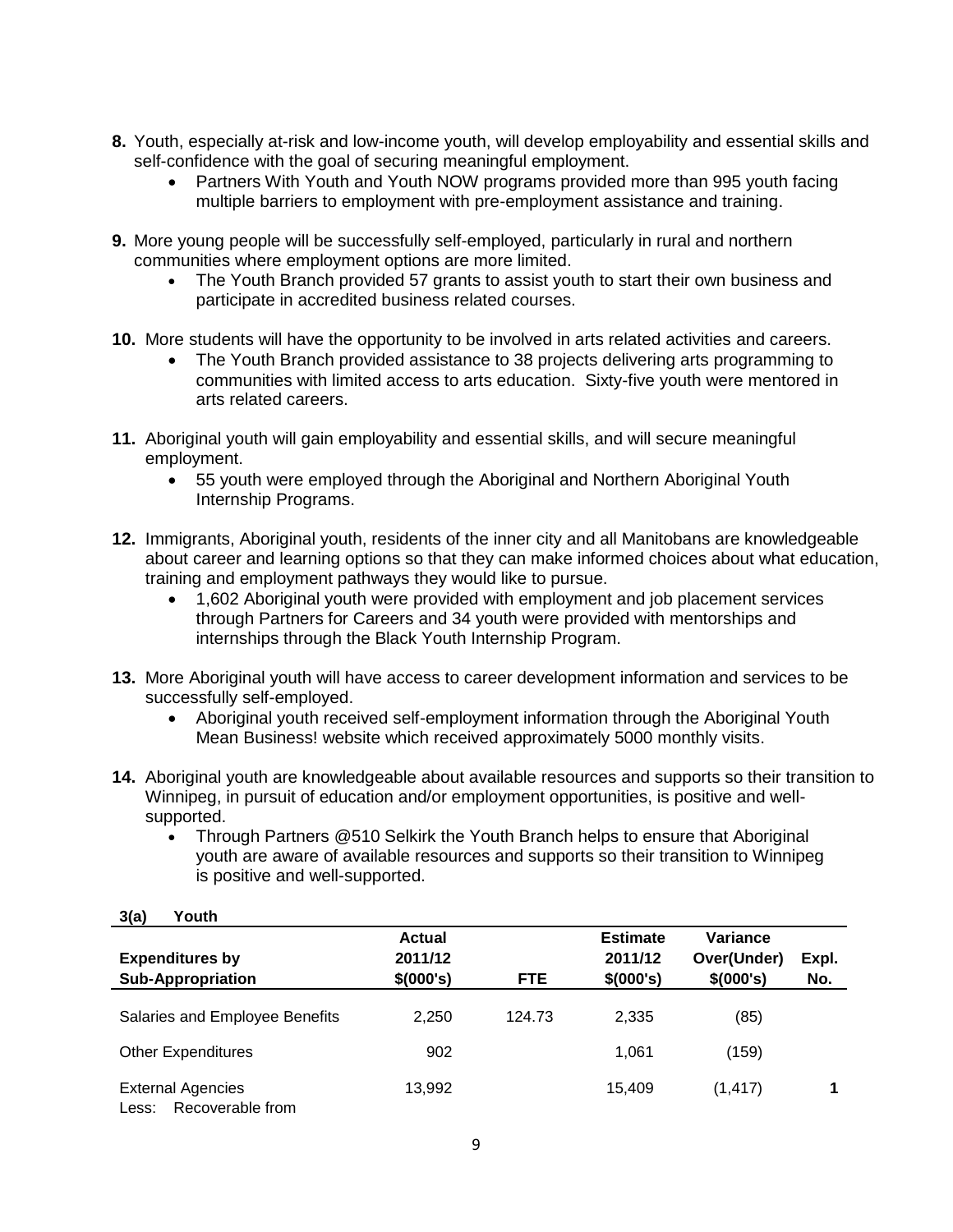| <b>Total Sub-Appropriation</b>                                                  | 6,265    | 124.73 | 6,210    | 55  |   |
|---------------------------------------------------------------------------------|----------|--------|----------|-----|---|
| Housing and Community<br>Development                                            | (382)    |        | (382)    |     |   |
| <b>Market Agreement</b><br>Recoverable from                                     | (3, 181) |        | (3, 850) | 669 |   |
| <b>Education and Literacy</b><br>Recoverable from<br>Canada-<br>Manitoba Labour | (3,316)  |        | (4,000)  | 684 | 1 |
| Recoverable from<br>Advanced                                                    |          |        |          |     |   |
| Recoverable from<br>Urban and Rural<br>Economic Development<br>Initiatives      | (3,800)  |        | (4, 163) | 363 |   |
| Aboriginal and Northern<br>Affairs                                              | (200)    |        | (200)    |     |   |

Explanations:

*1. Reflects increase in expenditures and recoveries for the Bright Futures Program.*

## **Recreation and Regional Services Branch**

Recreation and Regional Services provides consultative services and funding to organizations throughout Manitoba in support of the development of regional and community recreation opportunities.

#### **The objectives were:**

- Assist communities, community organizations and provincial organizations to plan strategically and respond to community needs and interests.
- Encourage sustainable and improved quality of life for residents in rural and northern communities.
- Strengthen the delivery system that develops and supports recreation, sport and physical activity opportunities at the community, regional and provincial level.
- Provide consultation and support to access resources in partnership with branches and agencies of Manitoba Children and Youth Opportunities, other provincial government departments, federal government departments and community organizations.
- To represent Manitoba at the Interprovincial Sport and Recreation Council that works toward national initiatives and joint targets involving recreation, sport and physical activity.

#### **The expected and actual results for 2011/12 included:**

**1.** Assist communities, community organizations and provincial organizations to plan strategically and respond to community needs and interests.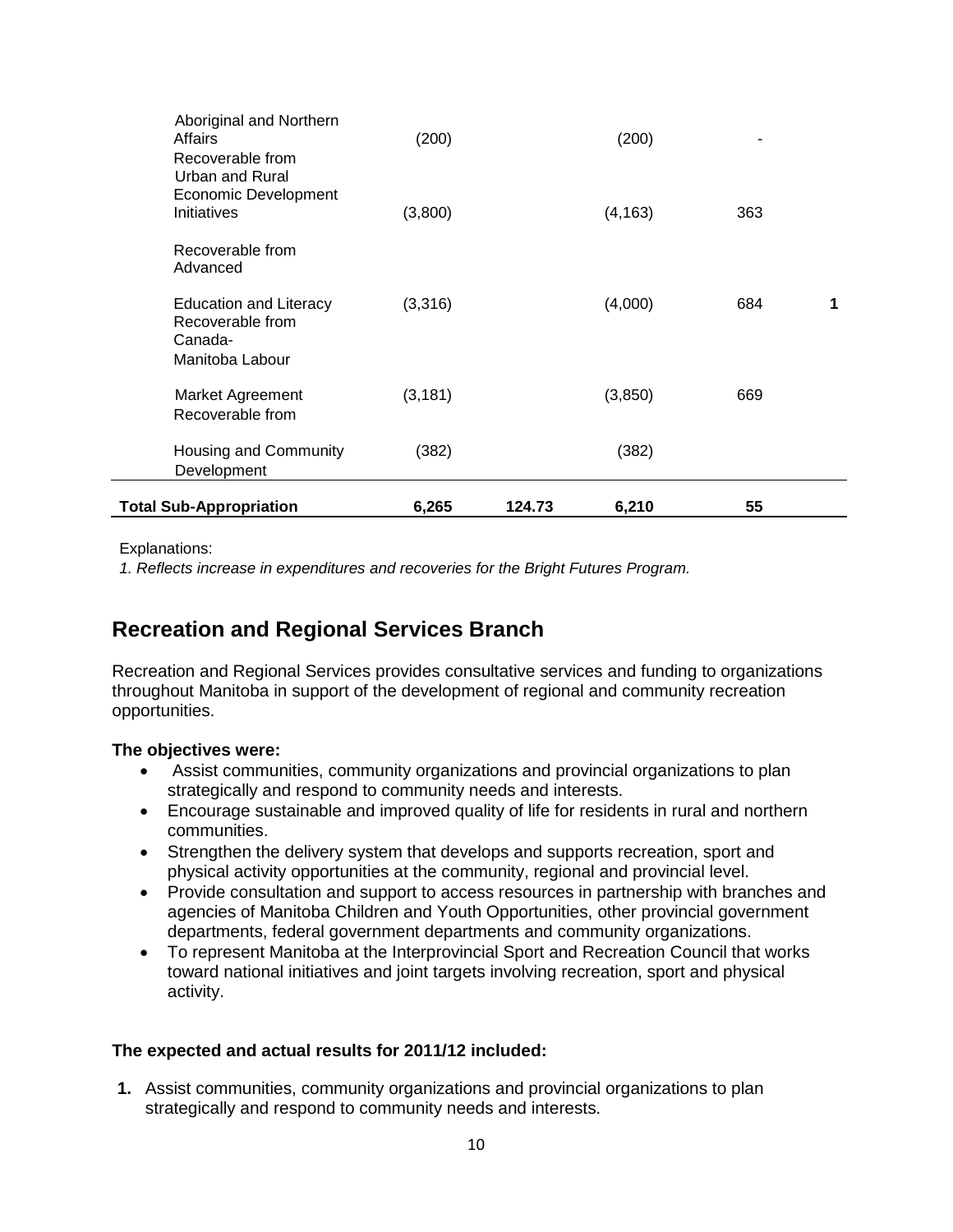- Staff located in regional offices in Norman (The Pas and Thompson), Parkland (Dauphin), Westman (Brandon), Central (Morden), Interlake (Gimli), Eastman (Beausejour), and Winnipeg provided consultation and program access to many of Manitoba's 198 incorporated municipalities, 50 Northern Affairs communities and 63 Manitoba First Nations communities.
- The branch assisted communities in accessing provincial government resources that meet the specific needs of rural and northern communities through the provision of regional offices as a first point of contact.
- **2.** Encourage sustainable and improved quality of life for residents in rural and northern communities.
	- The branch provided consultation that led to the completion of 55 community festival applications through the Community Festivals Support Program and over 142 applications to the Arts Development Project Support Program to facilitate rural and remote community arts-related programs. Regional staff continued to work with juried art show committees to provide an outlet for visual artists in rural and northern Manitoba to exhibit their work and receive professional critiques.
- **3.** Strengthen the delivery system that develops and supports recreation, sport and physical activity opportunities at the community, regional and provincial level.
	- The branch provided funding through the Recreation Opportunities Program (ROP) to 54 recreation commissions, comprised of 134 municipal governments and 27 school divisions/districts, for the development of recreation opportunities. Under the ROP Training Fund, designed to assist with training costs for recreation directors, community recreation leaders and volunteers, over 40 recreation commissions accessed funding.
	- The branch provided funding and consultation to provincial/community recreation organizations to support initiatives that encourage increased participation in recreation and physical activity for all Manitobans. Over 950 children and youth attended summer camps made possible through grants to the Sunshine Fund and Westman Sun Fund totalling \$40.8. In addition, the branch helped over 1,400 students and volunteers from 40 schools in northern and remote Manitoba to experience recreational sport and games through a grant of \$26.6 to the Frontier School Division's Frontier Games. Support to the Winnipeg Boys and Girls Clubs provided 10 community based clubs serving over 4500 children and youth daily through a grant of \$448.9
	- The branch contributed to the safe operation of community arenas, curling rinks and swimming pools by certifying over 70 facility operators who successfully completed the department's Recreation Facility Operator Courses.
- **4.** Provide consultation and access to resources in partnership with branches and agencies of Manitoba Children and Youth Opportunities, other provincial government departments, federal government departments and community organizations.
	- The branch worked in partnership with other government departments and agencies including Justice, Education and Training, Labour and Immigration, City of Winnipeg and Recreation Connections to reduce barriers to recreation participation through successful initiatives that include: Youth Recreation Activity Worker Training Program, Everyone Gets to Play, Recreation Opportunities for Children Project, High Five Program, After School Program and Joint Use of Community and Schools Facilities.
- **5.** To represent Manitoba at the Interprovincial Sport and Recreation Council that works toward national initiatives and joint targets involving recreation, sport and physical activity.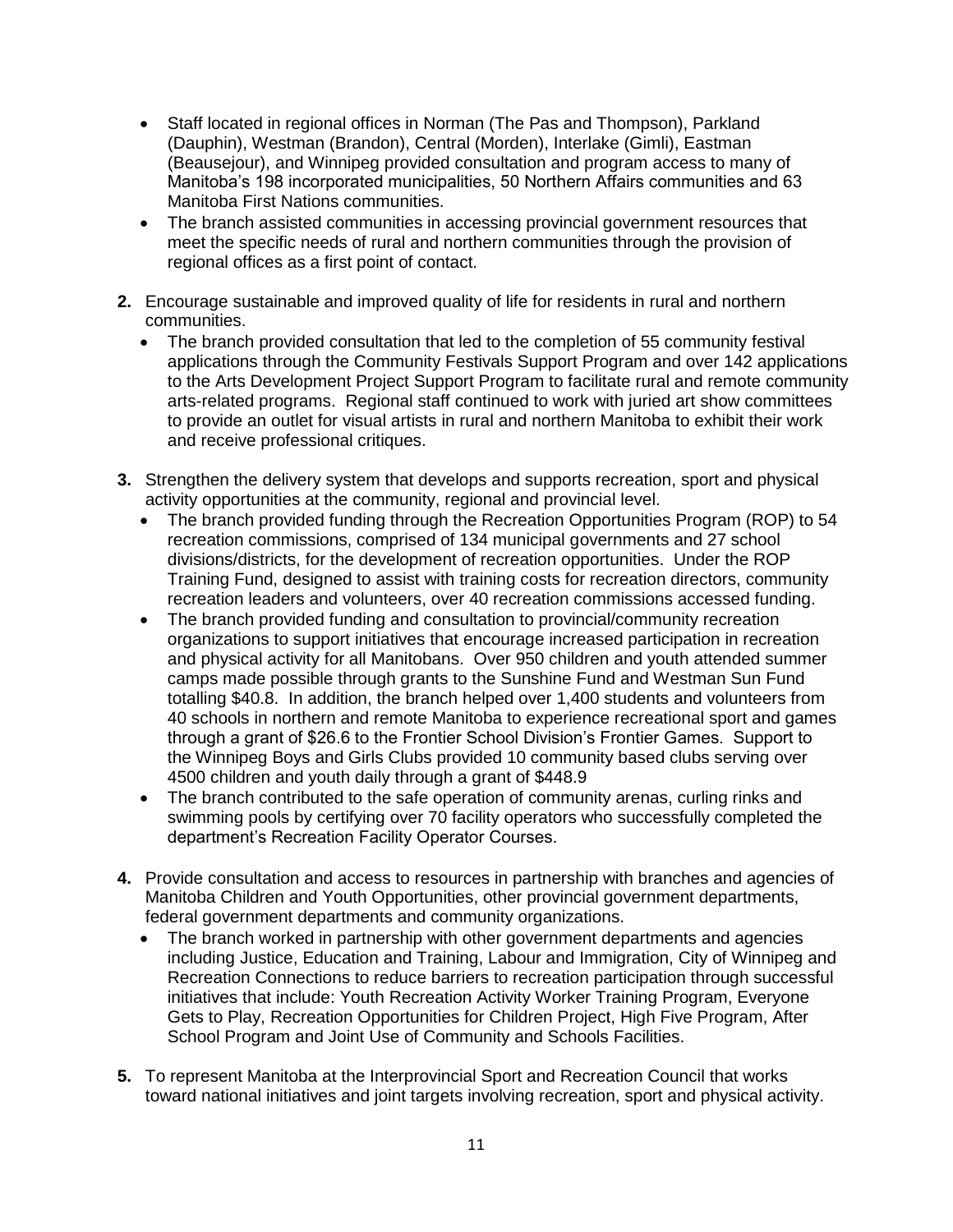Manitoba provides input into the initiatives discussed and developed through this federal-provincial/territorial mechanism and ensures that they are implemented appropriately across the province.

|                                                       | <b>Actual</b>         |       | <b>Estimate</b><br>2011/12 | Variance<br>Over(Under) |              |
|-------------------------------------------------------|-----------------------|-------|----------------------------|-------------------------|--------------|
| <b>Expenditures by</b><br><b>Sub-Appropriation</b>    | 2011/12<br><b>FTE</b> |       | \$(000's)                  | \$(000's)               | Expl.<br>No. |
|                                                       | \$ (000's)            |       |                            |                         |              |
| Salaries and Employee Benefits                        | 1,418                 | 23.00 | 1,412                      | 6                       |              |
| <b>Other Expenditures</b>                             | 470                   |       | 451                        | 19                      |              |
| <b>Provincial Program Support Cost</b>                | 2,364                 |       | 2,351                      | 13                      |              |
| Recoverable from Urban<br>Less:<br>and Rural Economic |                       |       |                            |                         |              |
| Development Initiatives<br>Recoverable from           | (200)                 |       | (700)                      | 500                     |              |
| Housing                                               |                       |       |                            |                         |              |
| and Community                                         |                       |       |                            |                         |              |
| Development                                           |                       |       | (100)                      | 100                     |              |
| <b>Total Sub-Appropriation</b>                        | 4,052                 | 23.00 | 3,414                      | 638                     |              |

#### **3(b) Recreation and Regional Services**

### **Crime Prevention Branch**

The Crime Prevention Branch is responsible for the coordination and implementation of Crime Prevention policies and programs. Manitoba aims to prevent criminal behaviour before it takes root by focusing on the factors that put individuals, families, and community at risk. Factors include family violence, lack of access to resources, parenting challenges, interrupted school problems and drug abuse. The Branch participates on numerous cross departmental and intergovernmental committees.

#### **The objectives were:**

- Coordinate and implement Crime Prevention policies and programs in Manitoba.
- Support community based agencies throughout Manitoba that express interest to develop safety initiatives.
- Promote and raise awareness of best practices in crime prevention and collaborate with communities undertaking evidence based activities.
- Work closely with the National Crime Prevention Centre (NCPC) and co-administer the Crime Prevention Action Fund and Northern Aboriginal Crime Prevention Fund (Federal Grants).
- Build partnerships with law enforcement agencies (e.g. Winnipeg Police Services and R.C.M.P), to discuss and collaborate on prevention initiatives eg. gang prevention initiatives, sexual exploitation issues and arson.
- Promote reconciliation between children under 12 in conflict with the law and the community and facilitate the coordination of services for these children and their families.
- Gather, analyze, and maintain statistics on children under 12 in conflict with the law in Manitoba.
- Strengthen relationships among various funding partners to assist in supporting communities that have a lack of resources.
- Work in partnership with other departments, governments and community partners to target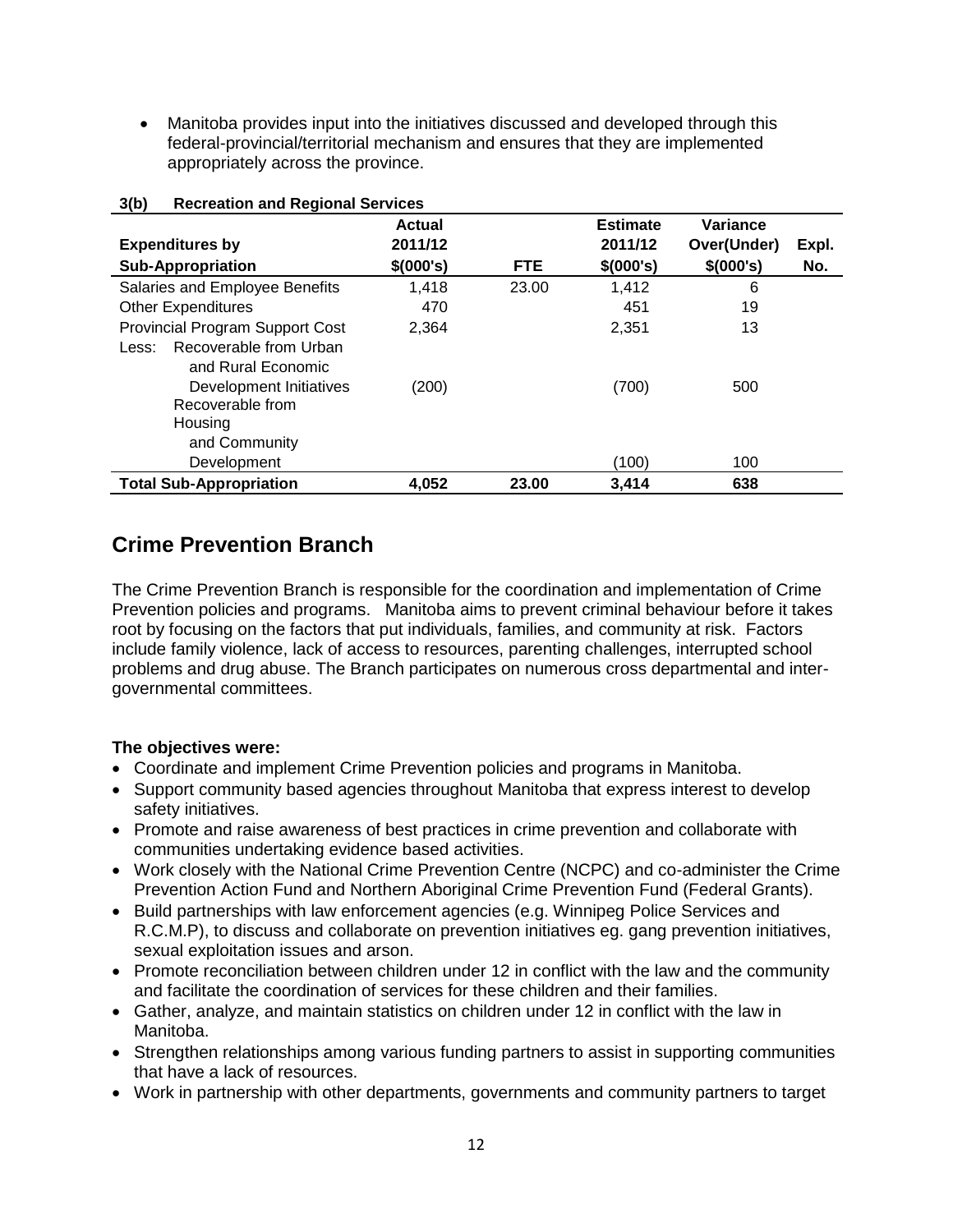services and supports to high-risk children, youth, families and communities.

#### **The expected and actual results for 2011/12 include:**

- **1.** Support community crime prevention initiatives through the Crime Prevention Grants (\$49.5).
	- Ten communities and organizations received funding through the Crime Prevention Grants Fund in 2011/12.
- **2.** Hold the Crime Prevention Conference.
	- The conference took place at the Canad Inns Polo Park on March 13, 2012 and March 14, 2012.
	- A total of 181 people participated in the conference.
- **3.** Crime Prevention staff will work in partnership with community, other departments and governments in the area of crime prevention including gang prevention and intervention, sexual exploitation, and human trafficking.
	- Crime Prevention staff participate in multiple interdepartmental committees, working groups and community networks in order to build partnerships and collaborate on various prevention initiatives.
- **4.** Reduce the number of children under 12 in conflict with the law.
	- Turnabout Coordinators in Winnipeg and Thompson support children and families in accessing community-based prevention supports with the objective of intervening early to promote positive development and avoid future involvement with the criminal justice system.
	- Turnabout received 110 referrals involving 91 incidents: 31 girls and 79 boys.
- **5.** Turnabout will expand to provide Wraparound services to families.
	- Turnabout staff were trained in Wraparound Facilitation and have started the process with children and families.
	- Turnabout staff continued to consult with a certified Wraparound trainer to gain further mentorship in the delivery of the Wraparound process and to build community capacity in Wraparound.
	- Eighteen people from various organizations were trained as Wraparound Facilitators. These community members along with Turnabout staff have created the Wraparound Network.
- **6.** Turnabout will partner with a community organization to pilot a mentorship program for children under the age of 12 in conflict with the law.
	- Turnabout partnered with Ka Ni Kanichihk Inc. in August 2011 to run a Mentorship pilot project. Two male mentors provide one-on-one support to high risk children referred to Turnabout and their families. To date 13 Turnabout children have been referred to two mentors.
- **7.** Provide positive alternatives to children under the age of 12 in conflict with the law to prevent further contact with police.
	- The Turnabout Mentors work with Turnabout children to provide opportunities and engagement in pro-social activities. The following is a breakdown of the activities and the number of hours between September 2011 to March 2012: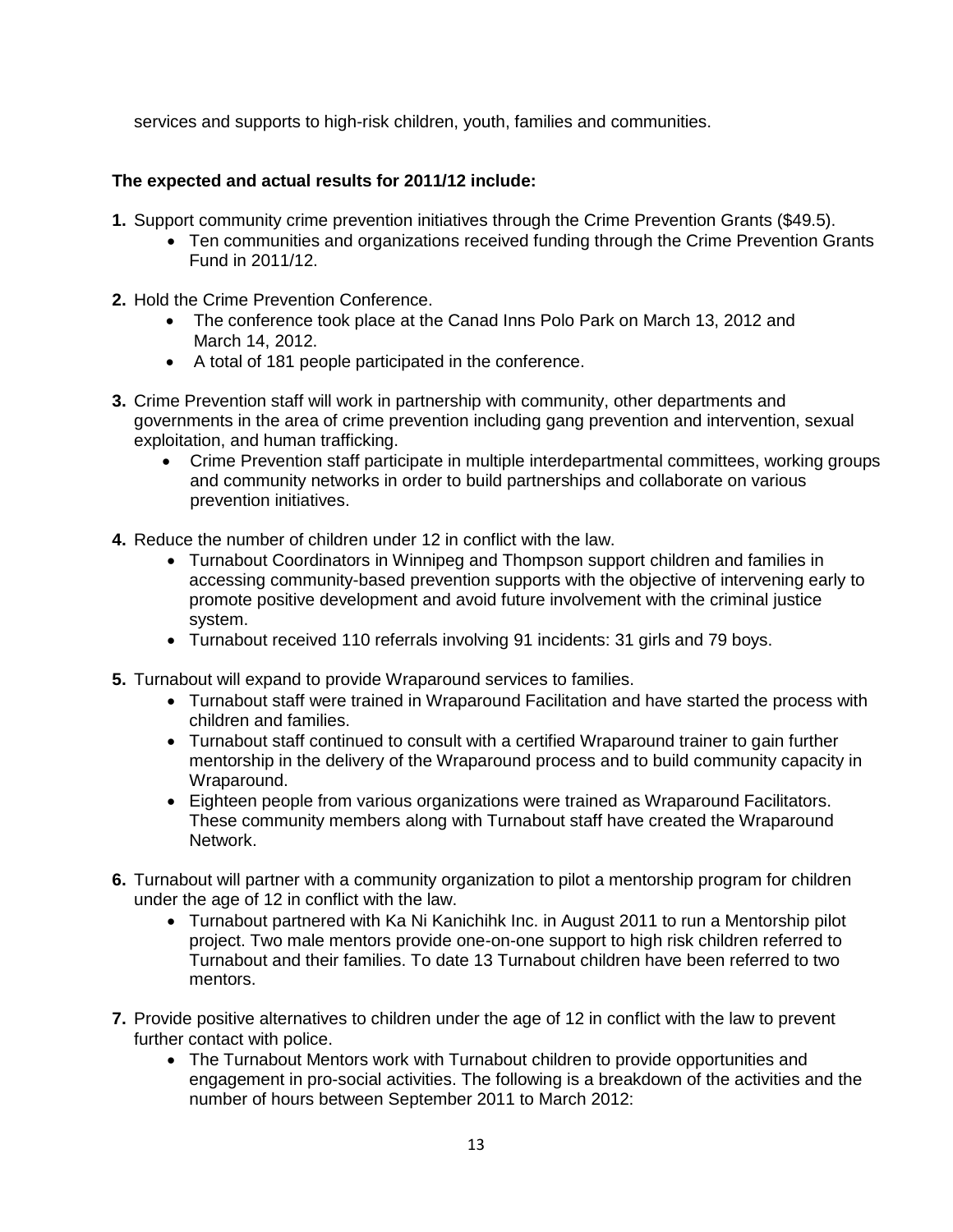- $\circ$  Structured Recreation 267
- $\circ$  Cultural Activities 182.5
- $\circ$  Fducational 60.5
- o Leisure Activities 472.5
- $\circ$  Family Visits 73
- o Meetings 73
- **8.** Negotiations resulted in agreement by The City of Winnipeg to provide \$60.0 in-kind for children referred to the Turnabout Program and their families to participate in free recreation and Leisure activities.
	- Since program inception the following number of Leisure Guide Opportunities were utilized:
		- o Winter 2011 Session 15
		- $\circ$  Spring 2012 Session 6
		- $\circ$  Summer 2012 Session 3
	- Since program inception the following number of aquatics and active living passes has been utilized:
		- o 30 Three month passes
		- o 55 thirty visit passes.
		- o 80 Complimentary Swim Passes
- **9.** The Lighthouse program will support communities and organizations to: provide youth with positive alternatives after-school and on weekends, a safe healthy environment, personal skill development (leadership, communication, problem-solving, decision making, conflict resolution, anger management, etc.).
	- 71 communities and organizations have Lighthouse programs
	- 38 sites in Winnipeg
	- 33 in rural Manitoba
- **10.** Increase the pro-social skills of youth who attend Lighthouse programs through the application of the three "S's" ("Structured" Programming, Youth are "Supervised" and "Skill" Building programming):
	- The Lighthouse Manager encourages sites to implement programming that follows the three "S's" as this approach is proven to be effective when working with at-risk youth.
- **11.** Increase the focus on relationship development and building between government and the community organizations which deliver Lighthouse programming.
	- The focus on relationship-building is showing strong results, with site coordinators willing to reach out for assistance in areas of conflict resolution and support to effectively deliver program in a challenging environment.
- **12.** Lighthouse Manager will visit program sites and support communities to build capacity of Lighthouse programming and target those program sites that require further support.
	- The Lighthouse Manager visited 46 Lighthouse sites across Manitoba.

| 3(c)<br><b>Crime Prevention</b> |           |            |                 |             |       |
|---------------------------------|-----------|------------|-----------------|-------------|-------|
|                                 | Actual    |            | <b>Estimate</b> | Variance    |       |
| <b>Expenditures by</b>          | 2011/12   |            | 2011/12         | Over(Under) | Expl. |
| <b>Sub-Appropriation</b>        | \$(000's) | <b>FTE</b> | \$(000's)       | \$(000's)   | No.   |

Salaries and Employee Benefits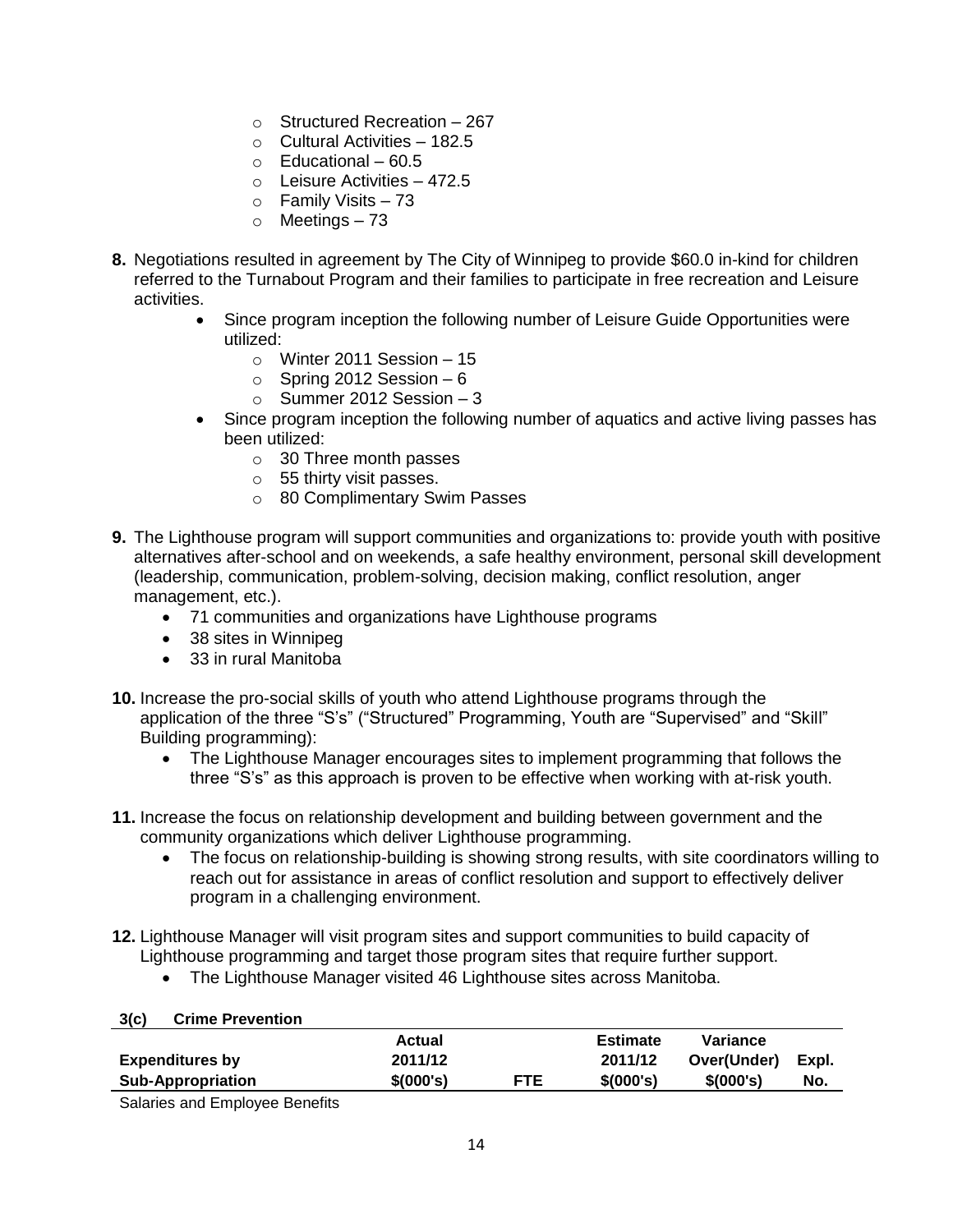| <b>Other Expenditures</b><br><b>External Agencies</b> | 255<br>747 |      | 184<br>844 | (97) |  |
|-------------------------------------------------------|------------|------|------------|------|--|
| <b>Total Sub-Appropriation</b>                        | 1.494      | 8.00 | 1,530      | (36) |  |

## **Boards and Agencies**

The Helen Betty Osborne Memorial Foundation Board provides educational assistance to Aboriginal students attending Manitoba post-secondary institutions.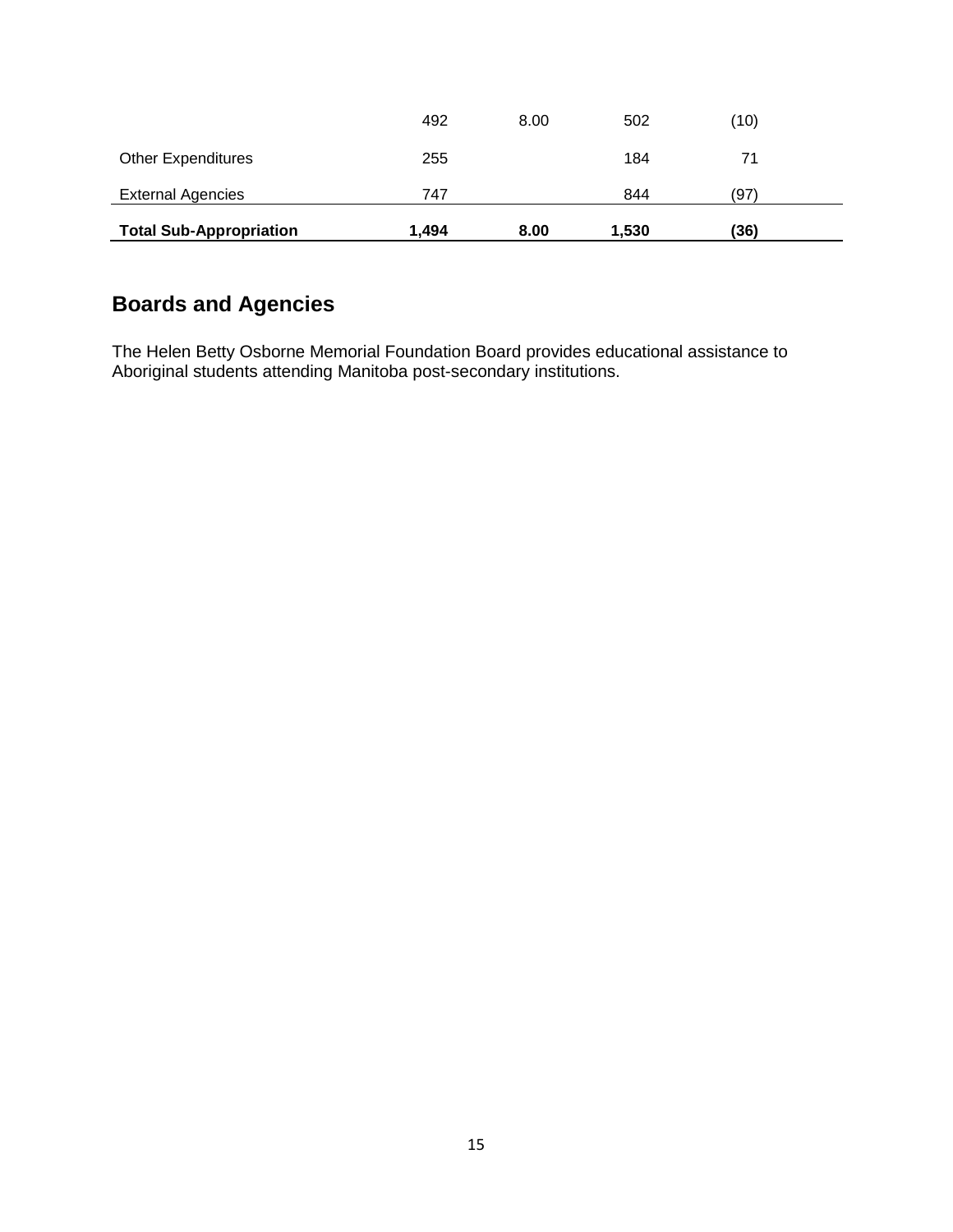## **Financial Information**

#### **Children and Youth Opportunities Reconciliation Statement**

(\$000)

| <b>Details</b>                                | 2011-2012 Estimates |
|-----------------------------------------------|---------------------|
|                                               |                     |
| 2011-2012 MAIN ESTIMATES                      |                     |
| MAIN ESTIMATES AUTHORITY TRANSFERRED FROM:    |                     |
| -Aboriginal and Northern Affairs              |                     |
| -Agriculture, Food and Rural Initiatives      | 104                 |
| -Conservation and Water Stewardship           | 333                 |
| -Entrepreneurship, Training and Trade         |                     |
| -Family Services and Labour                   | 1,275               |
| -Healthy Living, Seniors and Consumer Affairs | 38,758              |
| -Immigration and Multiculturalism<br>-Justice | 1,530               |
|                                               |                     |
|                                               |                     |
|                                               |                     |
|                                               |                     |
| 2011-2012 Estimates                           | 42,076              |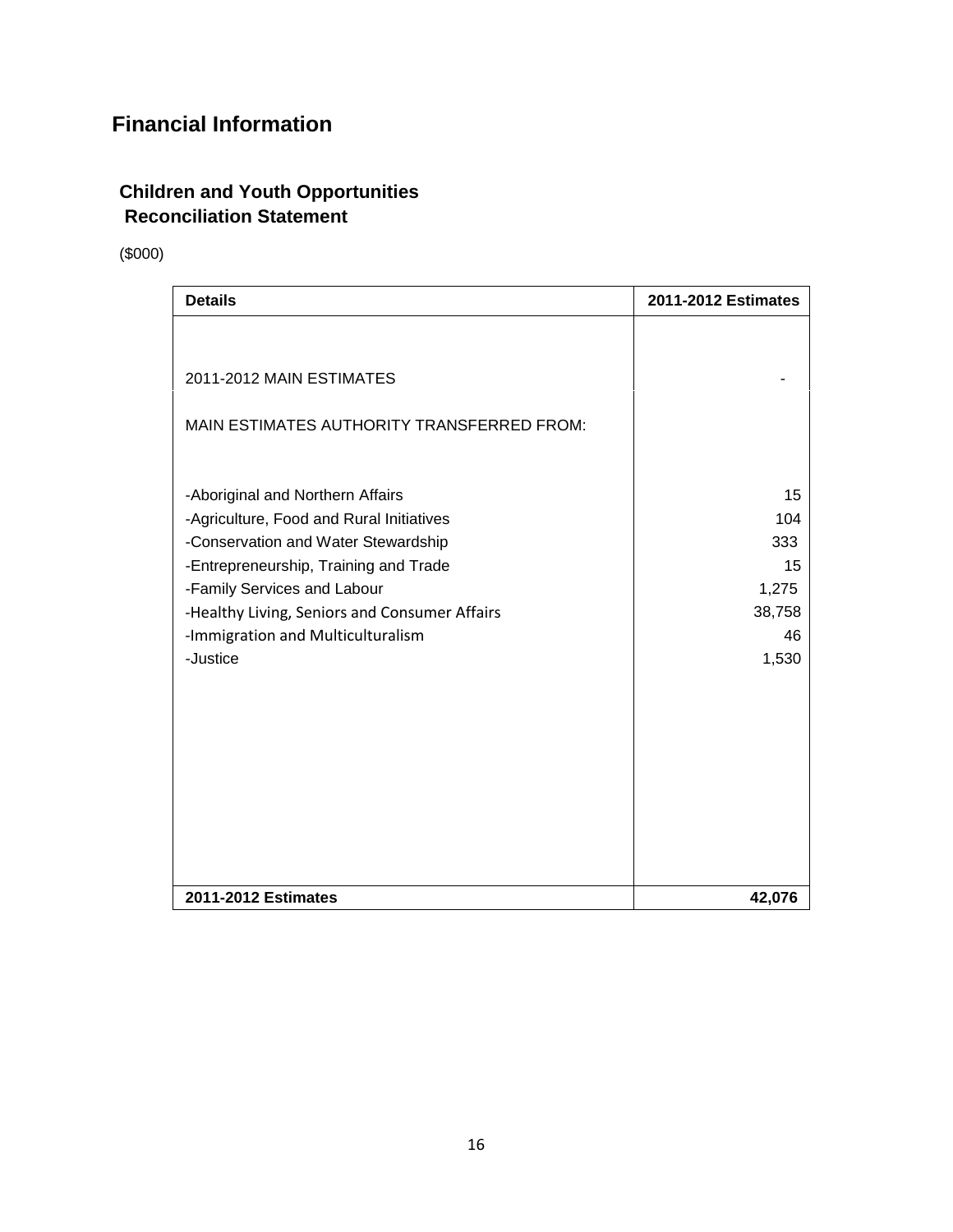## **Children and Youth Opportunities Expenditure Summary**

for the fiscal year ended March 31, 2012 with comparative figures for the previous fiscal year

| <b>Estimate</b><br>2011-2012<br>(\$000) |              | Appropriation                                                                         | <b>Actual</b><br>$2011 -$<br>2012<br>(\$000) | <b>Actual</b><br>2010-<br>2011<br>(\$000) | <b>Increase</b><br>(Decrease)<br>(\$000) | Expl.<br>No. |
|-----------------------------------------|--------------|---------------------------------------------------------------------------------------|----------------------------------------------|-------------------------------------------|------------------------------------------|--------------|
|                                         | $20 - 1$     | <b>Administration and Finance</b>                                                     |                                              |                                           |                                          |              |
| 37                                      |              | (a) Minister's Salary                                                                 | 28                                           | 37                                        | (9)                                      |              |
|                                         |              | (b) Executive Support:                                                                |                                              |                                           |                                          |              |
| 585                                     |              | Salaries and Employee Benefits                                                        | 554                                          | 532                                       | 22                                       |              |
| 67                                      |              | <b>Other Expenditures</b>                                                             | 35                                           | 57                                        | (22)                                     |              |
| 106                                     |              | (c) Financial and Administrative Services:                                            |                                              | 27                                        | (27)                                     |              |
| 795                                     | <b>Total</b> | $20-1$                                                                                | 617                                          | 653                                       | (36)                                     |              |
|                                         |              |                                                                                       |                                              |                                           |                                          |              |
|                                         | $20 - 2$     | <b>Healthy Child Manitoba Office</b>                                                  |                                              |                                           |                                          |              |
| 2,242                                   |              | (a) Salaries and Employee Benefits                                                    | 2,172                                        | 2,272                                     | (100)                                    |              |
| 482                                     |              | (b) Other Expenditures                                                                | 697                                          | 583                                       | 114                                      |              |
| 27,403                                  |              | (c) Financial Assistance and Grants                                                   | 25,703                                       | 25,853                                    | (150)                                    |              |
| 30,127                                  | <b>Total</b> | $20 - 2$                                                                              | 28,572                                       | 28,708                                    | (136)                                    |              |
|                                         |              |                                                                                       |                                              |                                           |                                          |              |
|                                         | $20 - 3$     | <b>Youth Opportunities</b>                                                            |                                              |                                           |                                          |              |
|                                         | $20 -$<br>3a | Youth                                                                                 |                                              |                                           |                                          |              |
| 2,335                                   |              | (1) Salaries and Employee Benefits                                                    | 2,250                                        | 2,020                                     | 230                                      |              |
| 1,061                                   |              | (2) Other Expenditures                                                                | 902                                          | 466                                       | 436                                      |              |
| 15,409                                  |              | (3) External Agencies                                                                 | 13,992                                       | 11,613                                    | 2,379                                    | 1            |
|                                         |              |                                                                                       |                                              |                                           |                                          |              |
| (200)                                   |              | (4) Less: Recoverable from Aboriginal and<br>Northern Affairs                         | (200)                                        | (200)                                     |                                          |              |
| (4, 163)                                |              | (5) Less: Recoverable from Urban and Rural<br><b>Economic Development Initiatives</b> | (3,800)                                      | (4,055)                                   | 255                                      |              |
|                                         |              |                                                                                       |                                              |                                           |                                          |              |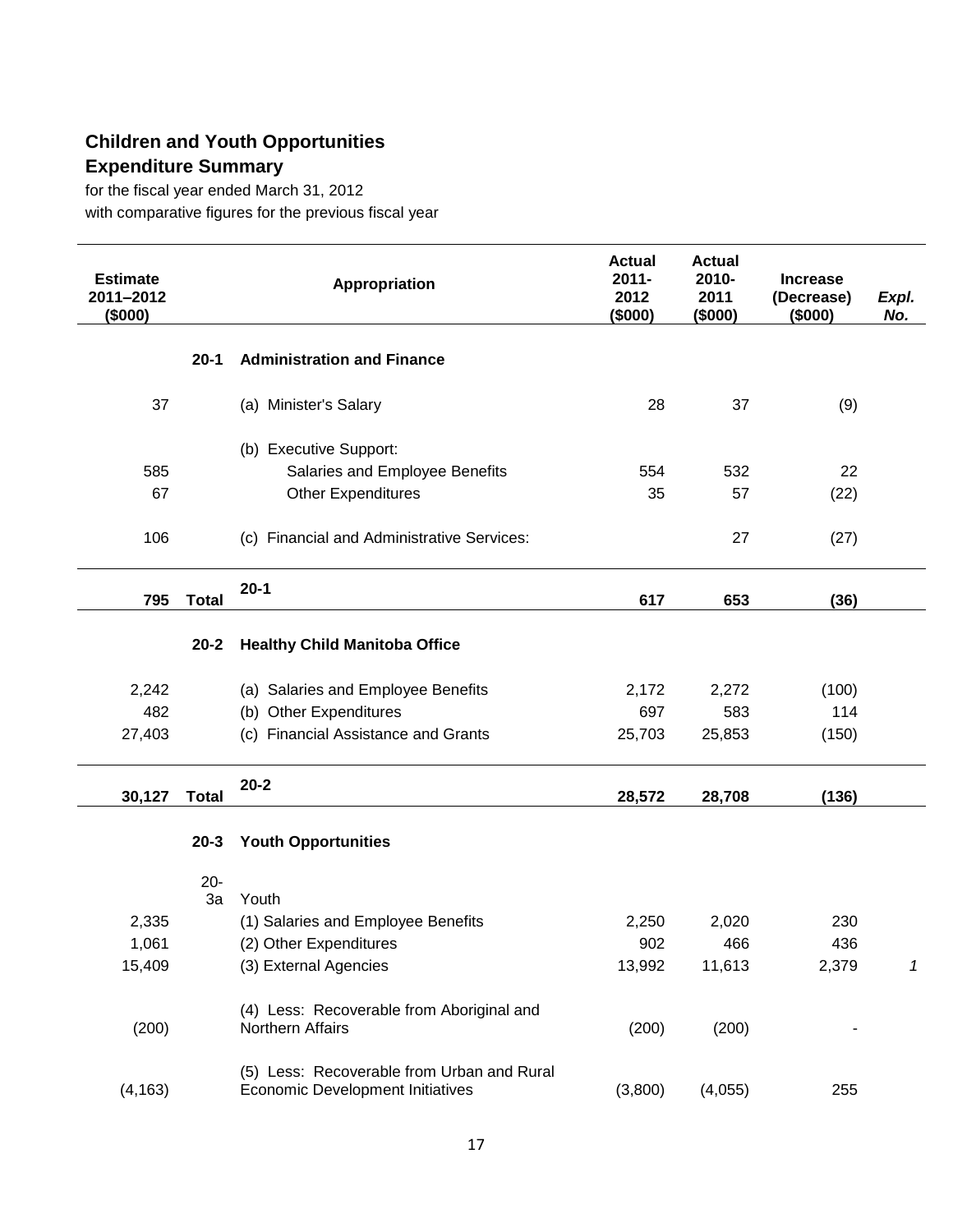| 42,076  |                          | <b>TOTAL EXPENDITURES 20</b>                                                          | 41,000   | 42,036  | (1,036)  |                |
|---------|--------------------------|---------------------------------------------------------------------------------------|----------|---------|----------|----------------|
|         |                          |                                                                                       |          |         |          |                |
| 11,154  | <b>Total</b>             | $20 - 3$                                                                              | 11,811   | 12,675  | (864)    |                |
|         |                          | (3) External Agencies                                                                 | 747      | 790     | (43)     |                |
| 844     |                          | (2) Other Expenditures                                                                | 255      | 101     | 154      |                |
| 184     |                          | (1) Salaries and Employee Benefits                                                    | 492      | 452     | 40       |                |
| 502     | $20 -$<br>3 <sub>c</sub> | <b>Crime Prevention</b>                                                               |          |         |          |                |
| (100)   |                          | <b>Community Development</b>                                                          |          |         |          |                |
|         |                          | (5) Less: Recoverable from Housing and                                                |          |         |          |                |
| (700)   |                          | (4) Less: Recoverable from Urban and Rural<br><b>Economic Development Initiatives</b> | (200)    | (200)   |          |                |
| 2,351   |                          | (3) External Agencies                                                                 | 2,364    | 1,796   | 568      |                |
| 451     |                          | (2) Other Expenditures                                                                | 470      | 442     | 28       |                |
| 1,412   |                          | (1) Salaries and Employee Benefits                                                    | 1,418    | 1,483   | (65)     |                |
|         | $20 -$<br>3b             | <b>Recreation and Regional Services</b>                                               |          |         |          |                |
|         |                          | <b>Youth Opportunities (20) Continued</b>                                             |          |         |          |                |
| (382)   |                          | (8) Less: Recoverable from Housing and<br><b>Community Development</b>                | (382)    | (533)   | 151      |                |
| (3,850) |                          | (7) Less: Recoverable from Canada-Manitoba<br>Labour Market Agreement                 | (3, 181) |         | (3, 181) | $\overline{2}$ |
| (4,000) |                          | (6) Less: Recoverable from Advanced<br><b>Education and Literacy</b>                  | (3,316)  | (1,500) | (1, 816) | 1              |

Explanations:

*1. Reflects increase in expenditures and recoveries for the Bright Futures Program.*

*2. Reflects transfer of recovery authority from the Canada-Manitoba Labour Market Agreement*

*in Family Services and Labour to offset costs of youth programming.*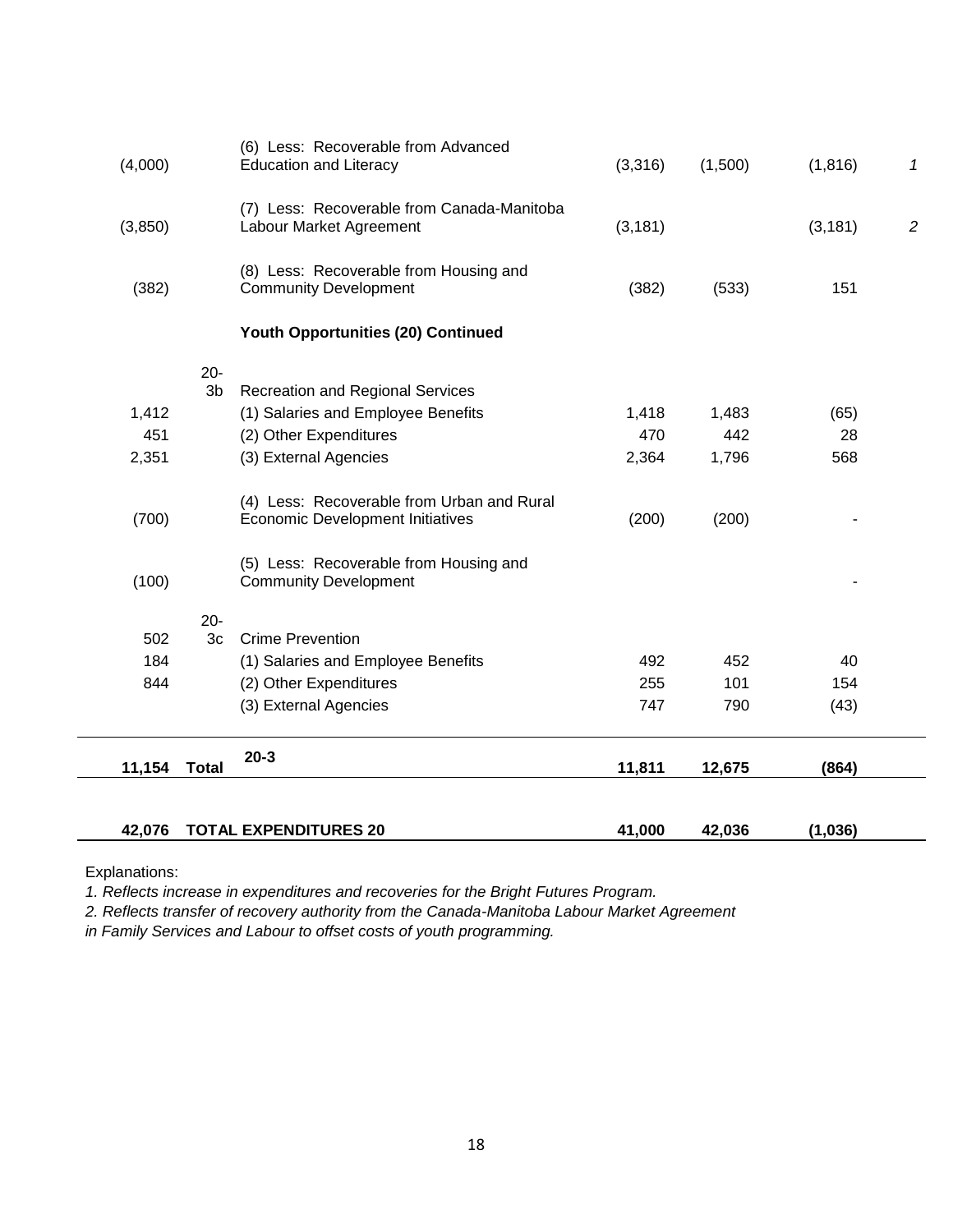#### **Children and Youth Opportunities Revenue Summary by Source**

For fiscal year ended March 31, 2012 With comparative figures for previous fiscal year

| <b>Actual</b><br>$2010 -$<br>2011<br>(\$000) | <b>Actual</b><br>$2011 -$<br>2012<br>(\$000) | <b>Increase</b><br>(Decrease)<br>(\$000) | <b>Source</b>                                        | <b>Actual</b><br>$2011 -$<br>2012<br>(5000) | <b>Estimate</b><br>$2011 -$<br>2012<br>(5000) | Variance<br>(\$000) | Expl.<br>No. |
|----------------------------------------------|----------------------------------------------|------------------------------------------|------------------------------------------------------|---------------------------------------------|-----------------------------------------------|---------------------|--------------|
|                                              |                                              |                                          | <b>Current Operating</b><br>Programs:                |                                             |                                               |                     |              |
|                                              |                                              |                                          | Other Revenue:                                       |                                             |                                               |                     |              |
|                                              | 83                                           | 83                                       | Cost Recovery from Victims<br><b>Assistance Fund</b> | 83                                          |                                               | 83                  |              |
| 124                                          | 124                                          | $\blacksquare$                           | Sundry                                               | 124                                         | 25                                            | 99                  |              |
|                                              |                                              |                                          |                                                      |                                             |                                               |                     |              |
| 124                                          | 207                                          | 83                                       | <b>Total - Other Revenue</b>                         | 207                                         | 25                                            | 182                 |              |
|                                              |                                              |                                          |                                                      |                                             |                                               |                     |              |
| 2,260                                        | 2,419                                        | 159                                      | Government of Canada:                                | 2,419                                       | 2,142                                         | 277                 | $\mathbf{1}$ |
|                                              |                                              |                                          | <b>Total - Government of</b>                         |                                             |                                               |                     |              |
| 2,260                                        | 2,419                                        | 159                                      | Canada                                               | 2,419                                       | 2,142                                         | 277                 |              |
|                                              |                                              |                                          | <b>TOTAL REVENUE -</b><br><b>CURRENT OPERATING</b>   |                                             |                                               |                     |              |
| 2,384                                        | 2,626                                        | 242                                      | <b>PROGRAMS - 20</b>                                 | 2,626                                       | 2,167                                         | 459                 |              |

Explanations:

*1. Reflects one time recoveries of 100% of costs incurred for the FASD National Strategic Project (\$205.0) and the Equity Focused Health Assessment of the Teen Triple P Program (\$72.0).*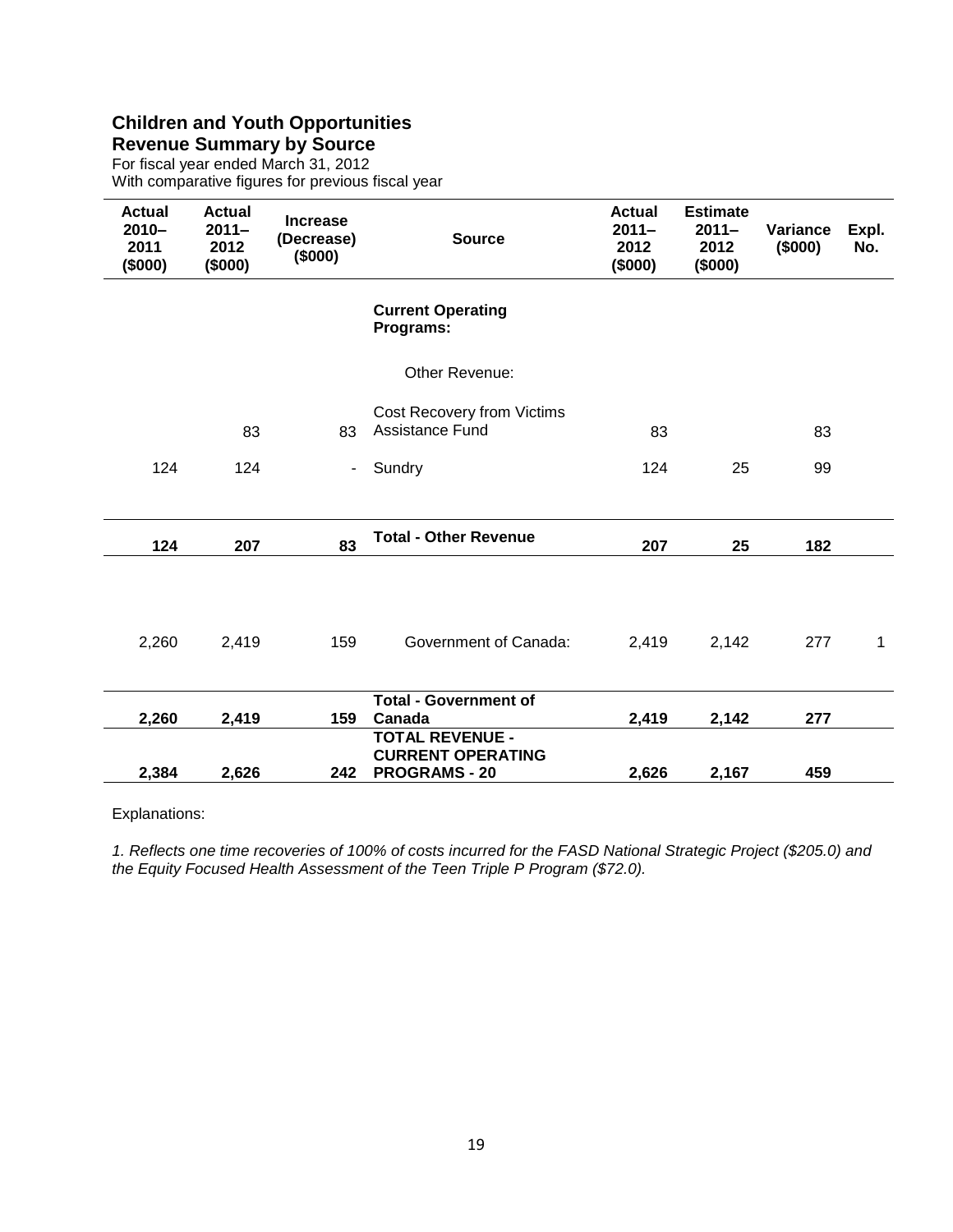## **Children and Youth Opportunities Five-Year Expenditure and Staffing Summary**

For years ending March 31, 2008 to March 31, 2012 (\$000)

|                                |                                                                                                  |                         |                         |                         |                         |                         | <b>ACTUAL/ADJUSTED ESTIMATES OF EXPENDITURES*</b> |                         |                         |                         |                         |
|--------------------------------|--------------------------------------------------------------------------------------------------|-------------------------|-------------------------|-------------------------|-------------------------|-------------------------|---------------------------------------------------|-------------------------|-------------------------|-------------------------|-------------------------|
|                                |                                                                                                  |                         | 2007-2008               |                         | 2008-2009               |                         | 2009-2010                                         |                         | 2010-2011               |                         | 2011-2012               |
|                                | <b>APPROPRIATION</b>                                                                             | <b>FTE</b>              | \$                      | <b>FTE</b>              | \$                      | <b>FTE</b>              | \$                                                | <b>FTE</b>              | \$                      | <b>FTE</b>              | \$                      |
| $20 - 1$<br>$20 - 2$<br>$20-3$ | Administration and Finance<br><b>Healthy Child Manitoba Office</b><br><b>Youth Opportunities</b> | 9.00<br>31.00<br>152.73 | 344<br>25,160<br>11,260 | 9.00<br>32.00<br>154.73 | 465<br>26,671<br>11,903 | 9.00<br>33.00<br>154.73 | 512<br>27,548<br>10,813                           | 9.00<br>32.50<br>155.73 | 653<br>28,708<br>12,675 | 9.00<br>32.50<br>155.73 | 617<br>28,572<br>11,811 |
| <b>TOTAL</b>                   |                                                                                                  | 192.73                  | 36,764                  | 195.73                  | 39,039                  | 196.73                  | 38,873                                            | 197.23                  | 42,036                  | 197.23                  | 41,000                  |

*\* Adjusted figures reflect historical data on a comparison basis in those appropriations affected by a re-organization during the years under review*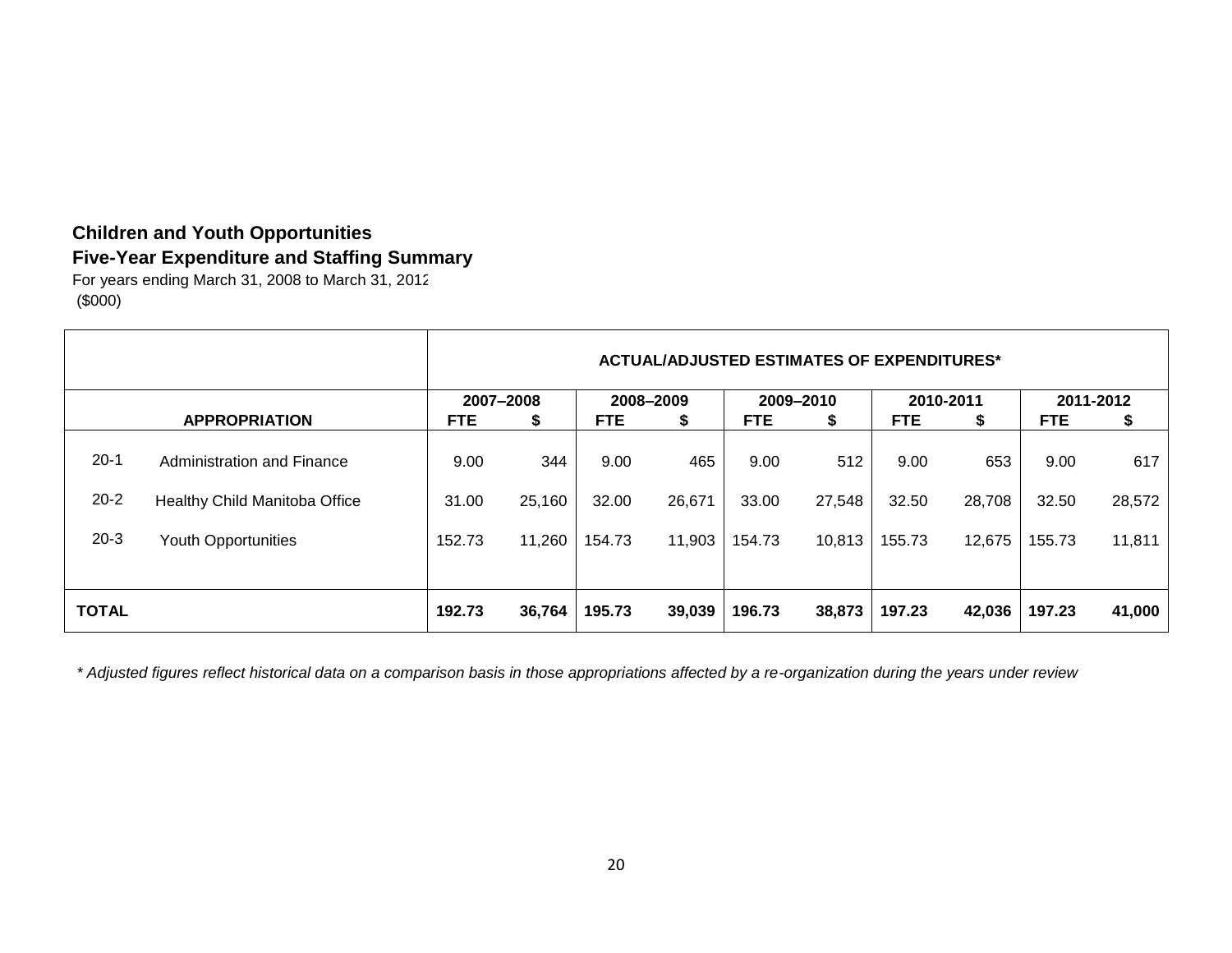#### **Performance Reporting**

The following section provides information on key performance measures for the department for the 2011-12 reporting year. All Government of Manitoba departments include performance measures in their Annual Reports to complement the financial results and provide Manitobans with meaningful and useful information about government activities and their impact on the province and its citizens.

For more information on performance reporting and the Manitoba government, visit [www.manitoba.ca/performance](http://www.manitoba.ca/performance)

Your comments on performance measures are valuable to us. You can send comments or questions to [mbperformance@gov.mb.ca](mailto:mbperformance@gov.mb.ca)

Measures of Performance or Progress (order of indicators based on 2010/2011 annual report)

| What is being<br>measured and using<br>what indicator?<br>(A)                                                                                              | Why is it important to<br>measure this?<br>(B)                                                                             | What is the starting point?<br>(baseline data and year)<br>(C)                          | What is the 2010/2011<br>result or most recent<br>available data?<br>(D)                  | What is the<br>trend over<br>time?<br>(E)                                                              | <b>Comments/Recent</b><br><b>Actions/Report</b><br><b>Links</b><br>(F)                                              |
|------------------------------------------------------------------------------------------------------------------------------------------------------------|----------------------------------------------------------------------------------------------------------------------------|-----------------------------------------------------------------------------------------|-------------------------------------------------------------------------------------------|--------------------------------------------------------------------------------------------------------|---------------------------------------------------------------------------------------------------------------------|
| <b>Youth Volunteers</b><br>through Junior<br>Green Team<br>number of youth<br>volunteers                                                                   | Encourage more youth<br>to engage in their<br>communities beginning<br>at early age                                        | $2010-11 = 200$ participants                                                            | $2011 - 12 = 400$<br>participants                                                         | Increase in<br>number of<br>youth<br>engaging in<br>volunteer<br>activities in<br>their<br>communities |                                                                                                                     |
| Trends re: youth<br>employed or<br>assisted through<br>provincial programs,<br>youth participation<br>in their<br>communities, grants<br>awarded, level of | To determine<br>participation levels<br>To determine if<br>programs are meeting<br>the needs of youth<br>To determine what | 2010-11 1600 youth<br>accessed career<br>development and pre-<br>employment information | 2011-12 17,000 youth<br>accessed career<br>development and pre-<br>employment information | Increase in<br>number of<br>youth being<br>assisted<br>through youth<br>programming                    | Figures are<br>estimated based<br>on participant and<br>program<br>information<br>collected by the<br>Youth Branch. |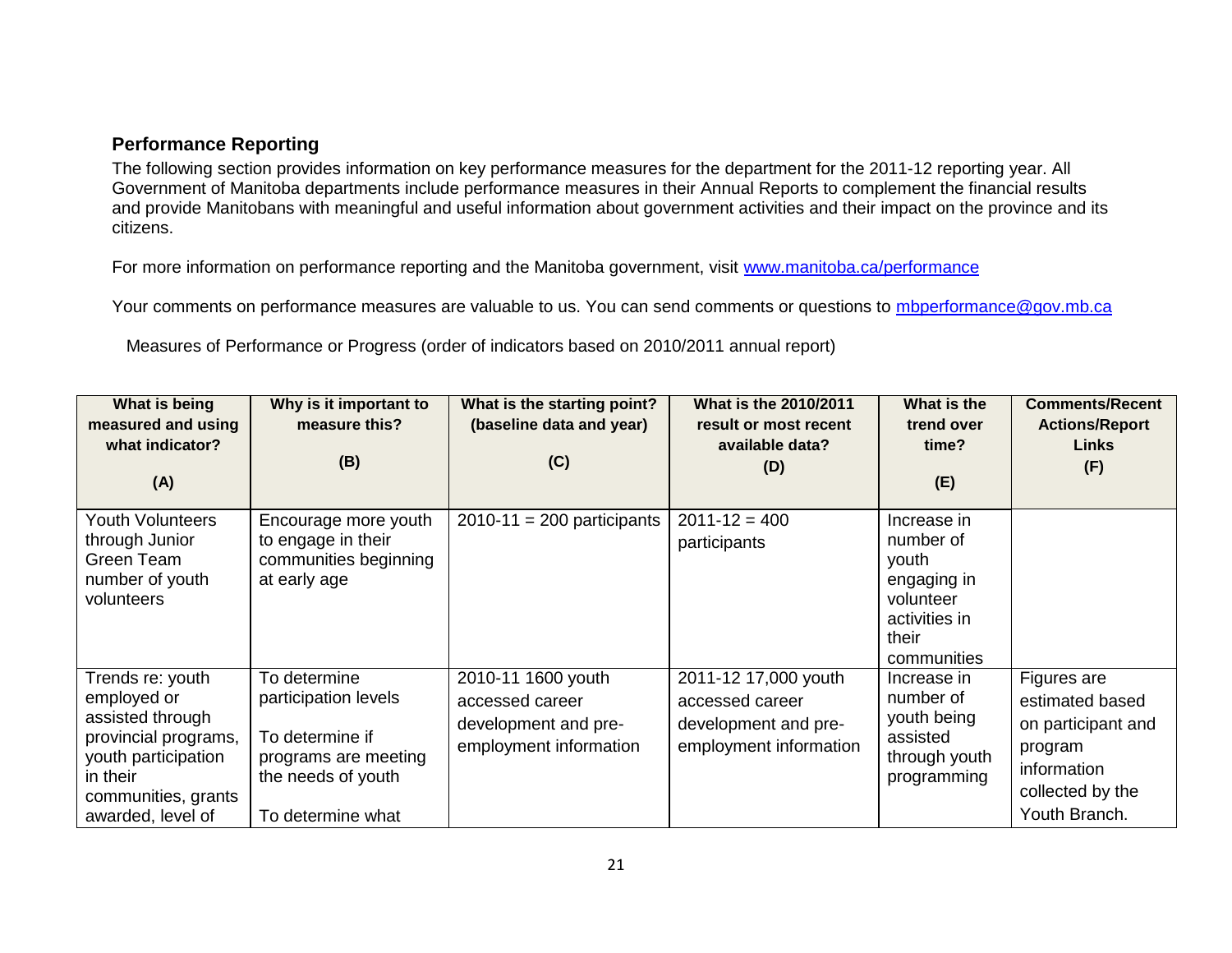| student<br>participation,<br>number of website<br>visits<br>Indicator(s):<br>Tracking usage of<br>career development<br>programs and tools                                         | improvements can be<br>made to programs                                                              |                                                                                                 |                                                                                                 |                                                                  | Variations in<br>programs and<br>information<br>collected occur<br>year over year |
|------------------------------------------------------------------------------------------------------------------------------------------------------------------------------------|------------------------------------------------------------------------------------------------------|-------------------------------------------------------------------------------------------------|-------------------------------------------------------------------------------------------------|------------------------------------------------------------------|-----------------------------------------------------------------------------------|
| The average<br>number of steps per<br>day taken by<br>children and youth<br>as measured by the<br>Canadian Physical<br><b>Activity Levels</b><br>Among Youth<br>(CANPLAY)<br>Study | Physical activity is a<br>significant factor<br>contributing to healthy<br>growth and<br>development | Between 2005-2007,<br>Manitoba children and<br>youth took an average of<br>11,792 steps per day | Between 2007-2009,<br>Manitoba children and<br>youth took an average of<br>11,938 steps per day | There is a<br>slight increase<br>in the number<br>of steps taken |                                                                                   |